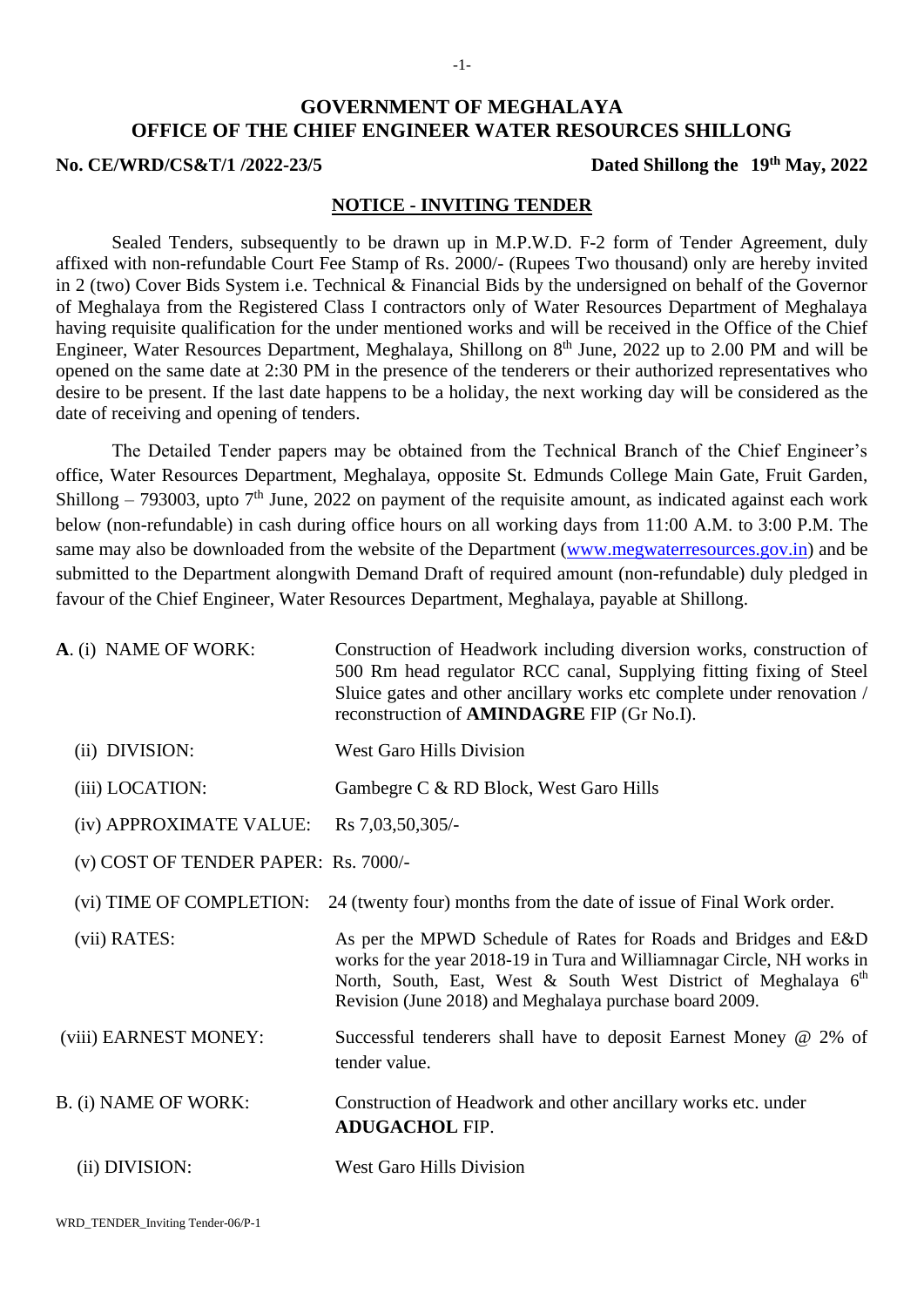| (iii) LOCATION:                     | Dalu C&RD Block, West Garo Hills                                                                                                                                                                                                                                            |
|-------------------------------------|-----------------------------------------------------------------------------------------------------------------------------------------------------------------------------------------------------------------------------------------------------------------------------|
| (iv) APPROXIMATE VALUE:             | Rs, 1, 37, 62, 985/                                                                                                                                                                                                                                                         |
| (v) COST OF TENDER PAPER: Rs.1000/- |                                                                                                                                                                                                                                                                             |
| (vi) TIME OF COMPLETION:            | 12 (twelve) months from the date of issue of Final Work Order.                                                                                                                                                                                                              |
| (vii) RATES:                        | As per MPWD Schedule of Rates for Roads and Bridges and E&D<br>works for the year 2018-19 and MPHE SOR's for the year 2014-15<br>under ACE (MPHE) Zone-II, Garo Hills.                                                                                                      |
| (viii) EARNEST MONEY:               | Successful tenderer shall have to deposit Earnest Money @ 2% of<br>tender value.                                                                                                                                                                                            |
| C. (i) Name of Work:                | Construction of weir including supplying, fitting of steel sluice gate<br>and diversion works etc under JELBONGPARA NOKAT FIP.<br>(Gr.No.I)                                                                                                                                 |
| (ii) DIVISION:                      | South West Garo Hills Division.                                                                                                                                                                                                                                             |
| (iii) LOCATION:                     | Zikzak C&RD Block, South West Garo Hills.                                                                                                                                                                                                                                   |
| (iv) APPROXIMATE VALUE:             | Rs.1,74,92,520/-                                                                                                                                                                                                                                                            |
| (v) COST OF TENDER PAPER: Rs.1000/- |                                                                                                                                                                                                                                                                             |
| (vi) TIME OF COMPLETION:            | 18 (eighteen) months from the date of issue of Final Works order.                                                                                                                                                                                                           |
| $(vii)$ RATE:                       | As per MPWD Schedule of Rates for Roads and Bridges and E&D<br>works for the year 2018-19 & MPHE SOR's for the year 2014-15<br>under ACE(MPHE) Zone-II, Garo Hills.                                                                                                         |
| (viii) EARNEST MONEY:               | Successful tenderer shall have to deposit Earnest Money @ 2% of<br>tender value.                                                                                                                                                                                            |
| <b>D</b> (i) NAME OF WORK:          | Construction of Headwork No.1 including diversion works, Supplying,<br>fitting of sluice gate, construction of embankmentetc under<br><b>JETDOBA FIP Gr No.1.</b>                                                                                                           |
| (ii) DIVISION:                      | North Garo Hills Division, Resubelpara.                                                                                                                                                                                                                                     |
| (iii)LOCATION;                      | Bajengdhoba C&RD Block North Garo Hills                                                                                                                                                                                                                                     |
| (iv) APPROXIMATE VALUE:             | Rs.4,49,85,590/-                                                                                                                                                                                                                                                            |
| (v) COST OF TENDER PAPER: Rs.4000/- |                                                                                                                                                                                                                                                                             |
| (vi) TIME OF COMPLETION:            | 18 (eighteen) months from the date of issue of Final Work Order.                                                                                                                                                                                                            |
| (vii) RATES:                        | As per the MPWD Schedule of Rates for Roads and Bridges and E&D<br>works for the year 2018-19 and MPHE SOR's for the year 2014-15<br>under ACE (MPHE) Zone-II, Garo Hills and Meghalaya purchase<br>Board rate for the year 2009 for Supply fitting fixing of Sluice gates. |
| (viii)EARNEST MONEY:                | Successful tenderers shall have to deposit Earnest Money @ 2% of<br>tender value.                                                                                                                                                                                           |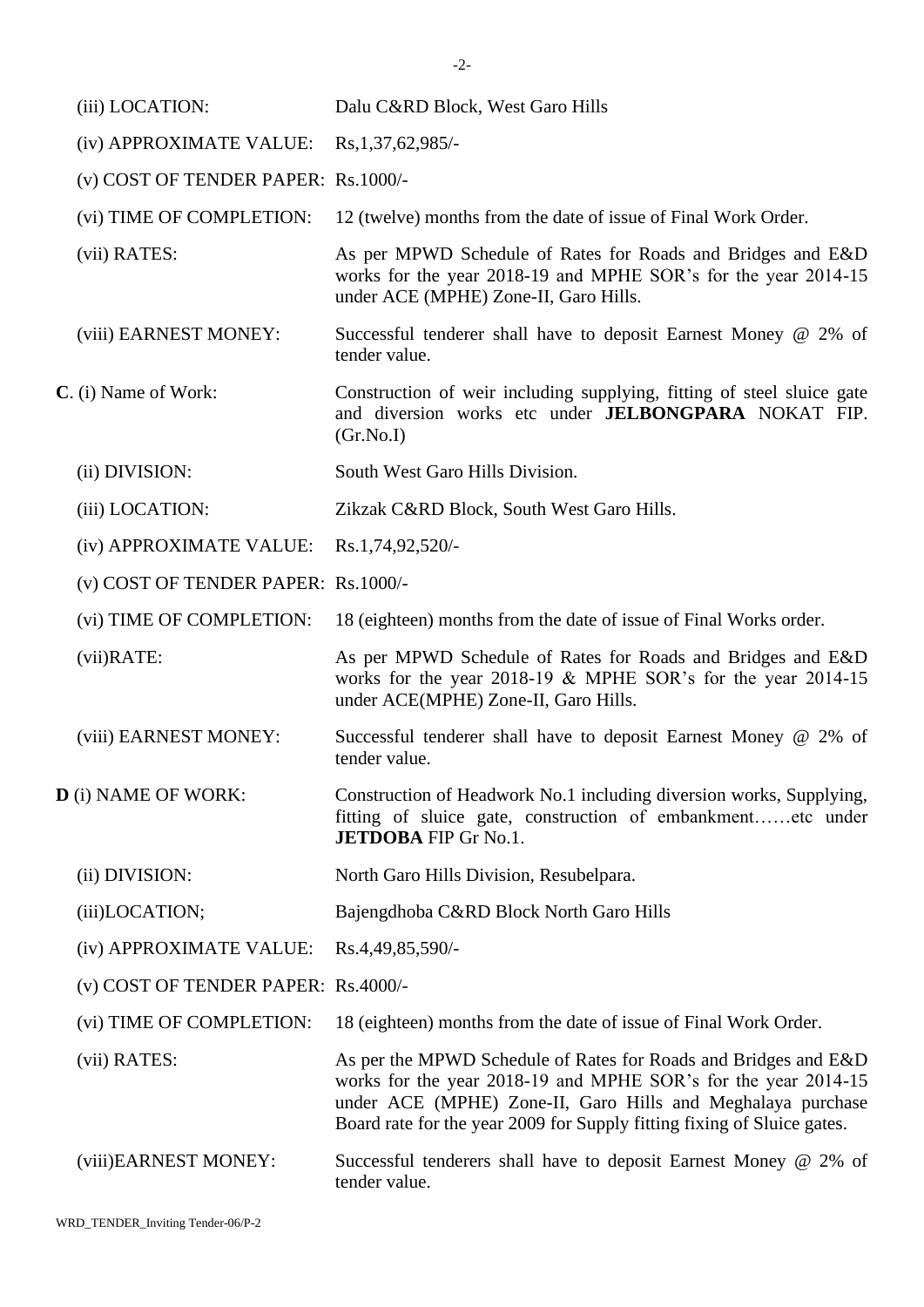## **QUALIFYING CRITERIA:-**

- 1. The prospective tenderers should have satisfactorily completed during the last five years at least (i) one work of similar nature and having a magnitude of 80% or (ii)two works of similar nature and having a magnitude of 50% each (price updated @ 10% per annum compoundable) of the project cost for which prequalification is sought for, or currently executing satisfactorily at least 1 (one) work of similar nature and having completed billing not less than 40% of the value of the work for which prequalification is sought. For the ongoing work of similar nature, certificate from the officer not below the rank of EE,mentioning all the details as per Appendix-5 should be submitted.
- 2. The prospective tenderers or any of their constituent partner should not have abandoned any work nor any of their contract work should have been rescinded during the last 5 (five) years.
- 3. The prospective tenderers shall have their own or furnish documentary proof for acquisition (hire/purchase) of plants and machineries to be utilized in the execution of work (supporting documents are to be enclosed).
- 4. The prospective tenderers or any of their constituent partners shall have requisite key personnel and quality control equipments for the execution of the work which will include Project Manager, site Engineer (supporting documents are to be enclosed).
- 5. The average annual turnover of the prospective tenderers or their constituent partner over the last 5 (five) years shall not be less than 40% (forty percent) of the project cost updated @ 10 % (Ten percent) per annum compoundable.
- 6. The working capital of the prospective tenderers or their constituent partners shall not be less than 10% (ten percent) of the project cost.
- 7. The available bid capacity of the prospective tenderers shall be more than the project cost which will be calculated as per provision of the bid documents.
- 8. Successful Non-tribal contractors shall have to furnish valid Trading License from the respective Autonomous District Council of Meghalaya.
- 9. Those who fulfill all the above conditions are only eligible to cast their tender.
- 10. The Chief Engineer, Water Resources, Meghalaya Shillong, reserves the right to accept or reject any or all tenders without assigning any reason thereof.

Jsu **Smti. A.S. Lyngdoh Chief Engineer (WR) Meghalaya, Shillong** Dated Shillong the 19<sup>th</sup> May, 2022

### **Memo. No. CE/WRD/CS&T/1 /2022-23/5-A** *Copy to :-*

- 1. The Secretary to the Govt. of Meghalaya, Water Resources Department, for favour of information.
- 2. Director of Information and Public Relation Govt. of Meghalaya for publishing in 2 (two) issues of widely circulated local newspaper. (English & Vernacular). Bills may be submitted to the Chief Engineer, Water Resources Cleve Colony Shillong.
- 3. Superintendent of Govt press for favour of printing in the Meghalaya Gazette.
- 4. State Informatics Officer for favour of uploading the Detailed Tender in the Department's website. (Soft copy enclosed).
- 5. Superintending Engineer (WR) Shillong /Tura Circle, Superintending Engineer (HPD) for information and displaying in office notice board.
- 6. All Executive Engineers (W/R, HI & PD), for information and for displaying in office notice board.
- 7. Office Notice Board.

**Smti. A.S. Lyngdoh Chief Engineer (WR) Meghalaya, Shillong**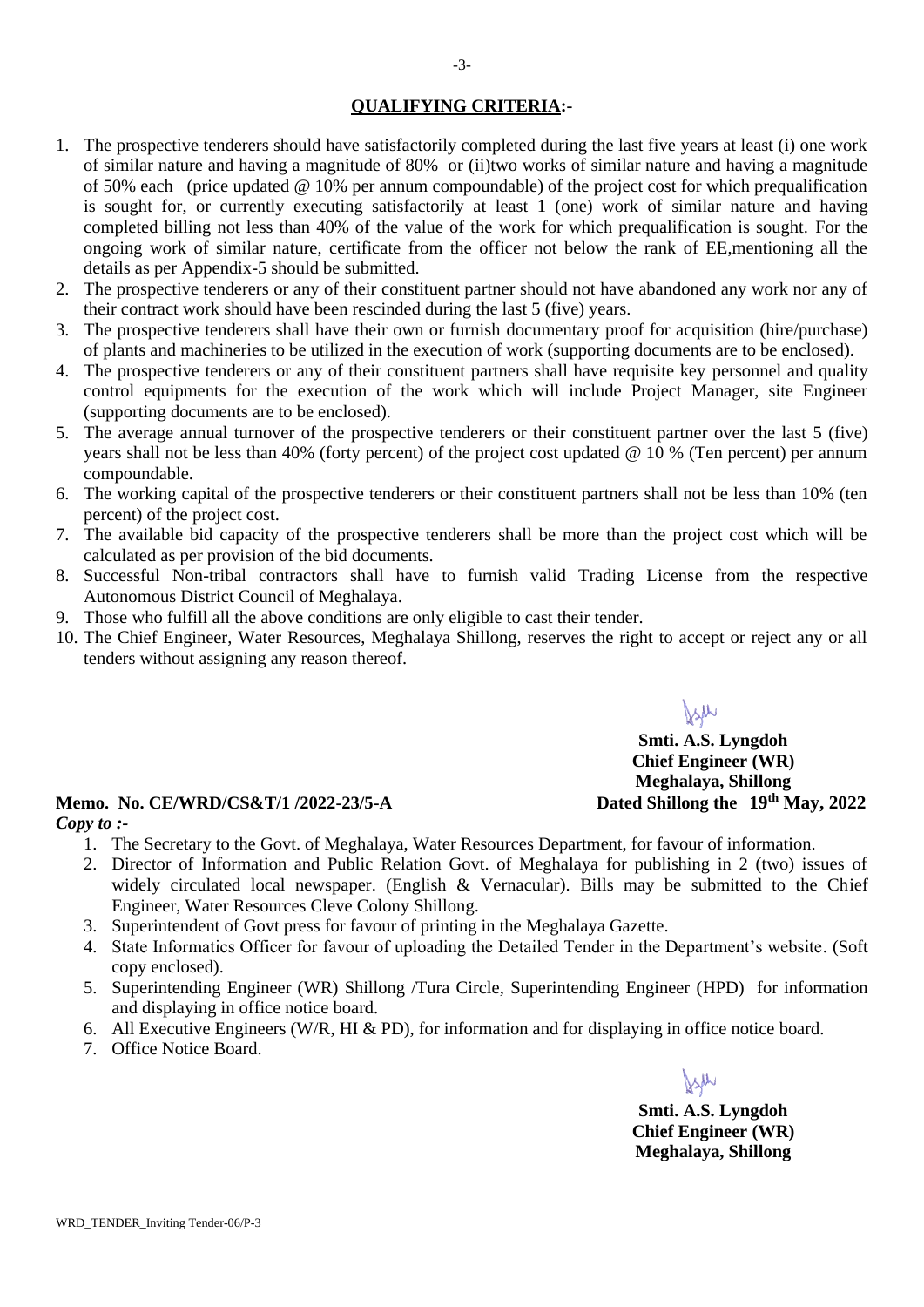#### **CHECK LIST**

For facilitating quick checking of the tenders, the tenderers are advised to fill up all appendices and to ensure that enclosures / attachments are enclosed in the following order:-

- 1. Receipt for purchase of tender papers, NIT, terms and conditions, appendices, court fee stamps etc.
- 2. Registration card.
- 3. Certificate regarding GST, professional tax, Pan Card, etc.
- 4. Documents for possession / hiring of machineries.
- 5. Documents regarding technical personnel.
- 6. Experience certificates, work done statements, completion certificates, work orders etc. (If certificate for similar work is RCC bridge including roadwork the value of the Bridge alone should be given and similarly if the similar work is Headwork including distribution canals etc, the value of the H/W alone should be given for calculation the value of similar work.
- 7. Balance sheets etc.
- 8. Any other papers not mentioned above.

Jsa

**Smti. A.S.Lyngdoh Chief Engineer (WR) Meghalaya, Shillong**

#### **NB :-**

- 1) Detailed mailing address of the tenderer alongwith PIN Code should be given in every space provided for the same.
- 2) All enclosures/ annexures are to be properly tagged to avoid losses. This office will not take any responsibility for the loss of any paper if they are not properly tagged.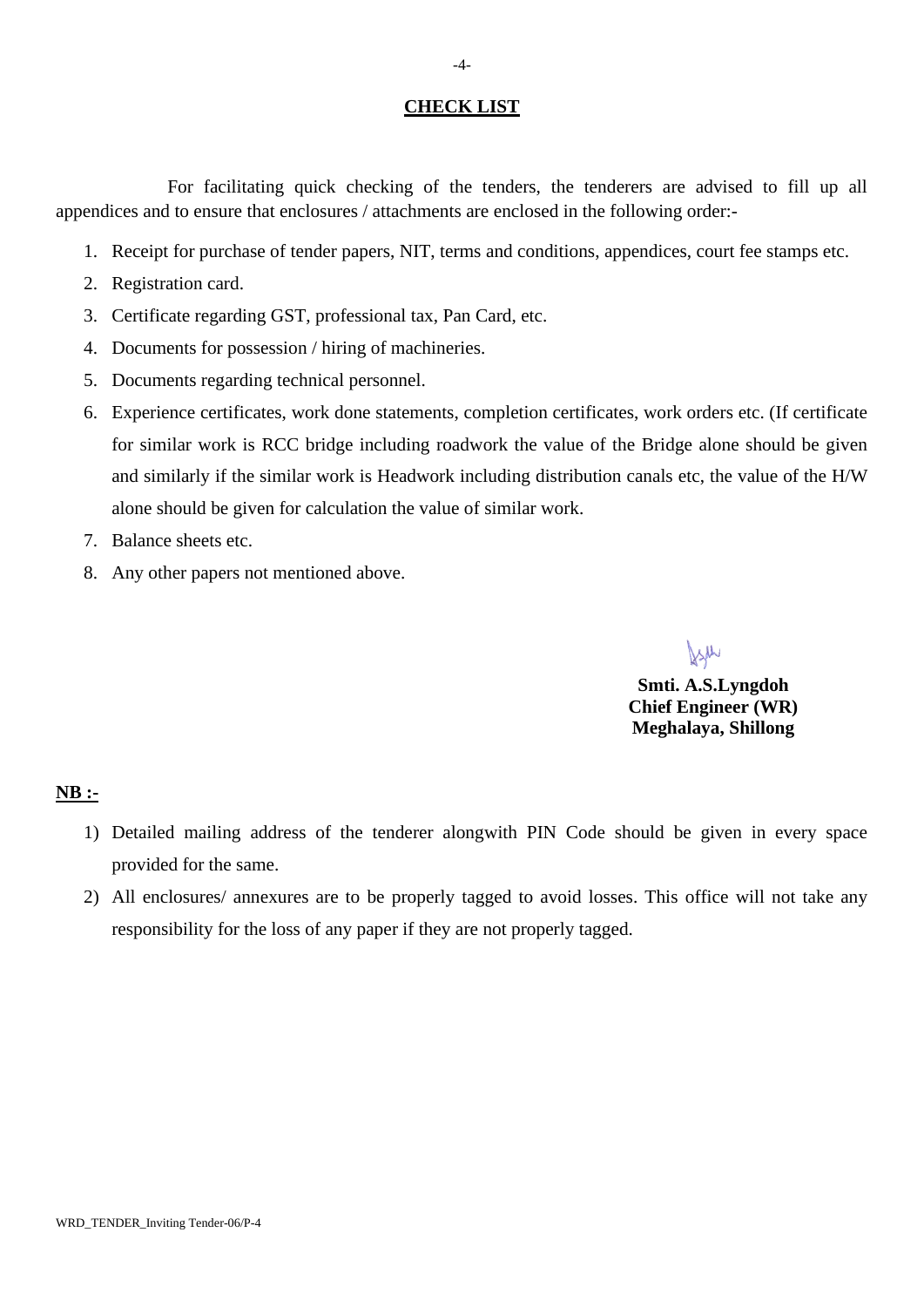**NB: The tenderers are instructed to read all the terms and conditions carefully and to fill up all the appendices. Tenderers should sign in each and every page of the terms and conditions failing which the tender may be liable to be rejected. Detailed mailing address of the contractor along with PIN should be given in every space provided for the same.**

#### **TERMS AND CONDITIONS**

1. a. **TIME OF COMPLETION:** As indicated against each work.

b. **MODE OF PAYMENT:** According to progress of work and subject to availability of fund.

- 2. Successful Non-Tribal Contractors/Firms/Joint venture shall have to furnish the valid Trading License from the respective Autonomous District Council within 21 days following the date of Preliminary work order. Copy of trading licence should be submitted to the office of the Chief Engineer, Water Resources Department, Meghalaya, Shillong.
- 3. Successful tenderer employing more than 50 contract labours shall obtain the Contract Labour Licenses from the respective District Labour Offices and submit the same before issuing the final work order.
- 4. The successful tenderers employing 5 (five) or more migrant workmen should (i) compulsorily register online with the Office of the Labour Comissioner, Meghalaya or registration can be done at the Invest Meghalaya Portal, https://invest meghalaya.gov.in (ii) Apply for License from the Office of the Labour Commissioner, Meghalaya at the same portal or through the help desk at the District Labour Offices across the State.
- 5. The prospective tenderers should (i) have satisfactorily completed during the last 5 (five) years at least 1 (one) work of similar nature and having a magnitude of at least 40% (price updated @ 10% per annum compoundable) of the value of the contract for which pre-qualification is sought or (ii) be satisfactorily executing currently at least 1(one) work of similar nature and having complete billing not less than 40% of the value of the work for which pre-qualification is sought. (In case of (ii) amount of billing should invariably be furnished in Appendix-5). **The similar nature of works are Headwork, Dams, RCC Bridges for the tender at B, C and D. For the work at A, i.e. on construction of Headwork etc under Amindagre FIP, similar nature of works required is on construction of headwork with provision of sheet piles by method of driving with hammers, machineries. This condition also applies for the similar nature of ongoing work ( clause 2 of the Qualifying criteria.)** (NB: If certificate for similar work is given for RCC Bridges including road works, the value of RCC bridge should be given similarly if the similar work is Headwork including distribution canals/pipelines etc the value of the H/W alone should be given for calculation of value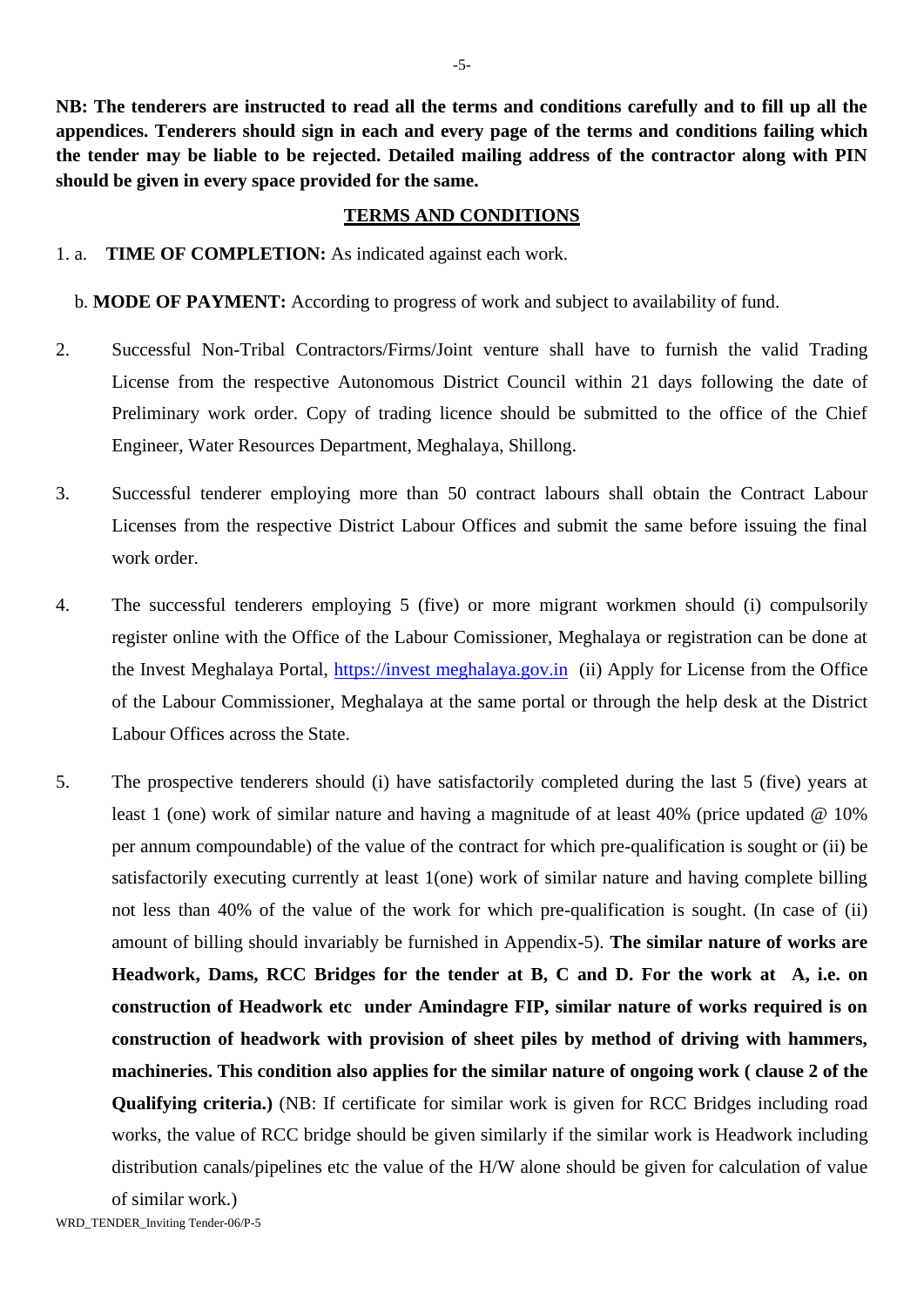- 6. The prospective tenderers or any of the constituent partner should not have abandoned any work nor should any of their contract works have been rescinded in the last 5 (five) years.
- 7. The average annual financial turnover of the prospective applicant over the last 5 (five) years shall not be less than 40% of the project cost. (Balance sheets for the last five years, to be signed by the Chartered Accountant, should be enclosed without which the tenders will be rejected. The abstract of Annual Turnover and Working Capital for those last five years, to be signed by the Chartered Accountant is to be submitted as per Appendix-3.)
- 8. The prospective applicant or any of their constituent partners shall have their own plants, machineries and equipments for execution of the work or furnish documentary proof for acquisition (hire/purchase) of plants and machineries to be utilized in the execution of work. Supporting documents are to be enclosed without which the tenders are liable for rejection.
- 9. The prospective applicant should have minimum key personnel with adequate experience for the project which include Project Manager (any Degree holder), Site Engineer (Minimum qualification B.E., Civil), Quality Control Personnel (Minimum Qualification Diploma Civil).The information in this regard is to be submitted as per prescribed format at Appendix-6 along with supporting documents, without which the tenders are liable for rejection.
- 10. The working capital of the prospective applicant or any of their constituent partners shall not be less than 10% of the project cost.
- 11. The available bid capacity of the prospective applicant or any of the constituent partners (in case of Joint Venture) shall be more than the cost of the project, which will be calculated as per provision of the bid document. (as at Sl.27)
- 12. Registered contractor/Firm who fulfil all the above conditions are only eligible to cast the Tender.
- 13. The Chief Engineer Water Resources, Meghalaya Shillong has the right to accept or reject any or all tender without assigning any reason thereof.
- 14. (a) The complete prequalification documents (Technical Bid) and price bid (Financial Bid) in separate sealed cover, duly filled in all respect, should reach the office of the Chief Engineer Water Resources, Cleve Colony, Shillong 793003 on or before the time and date as specified in the preceeding pages.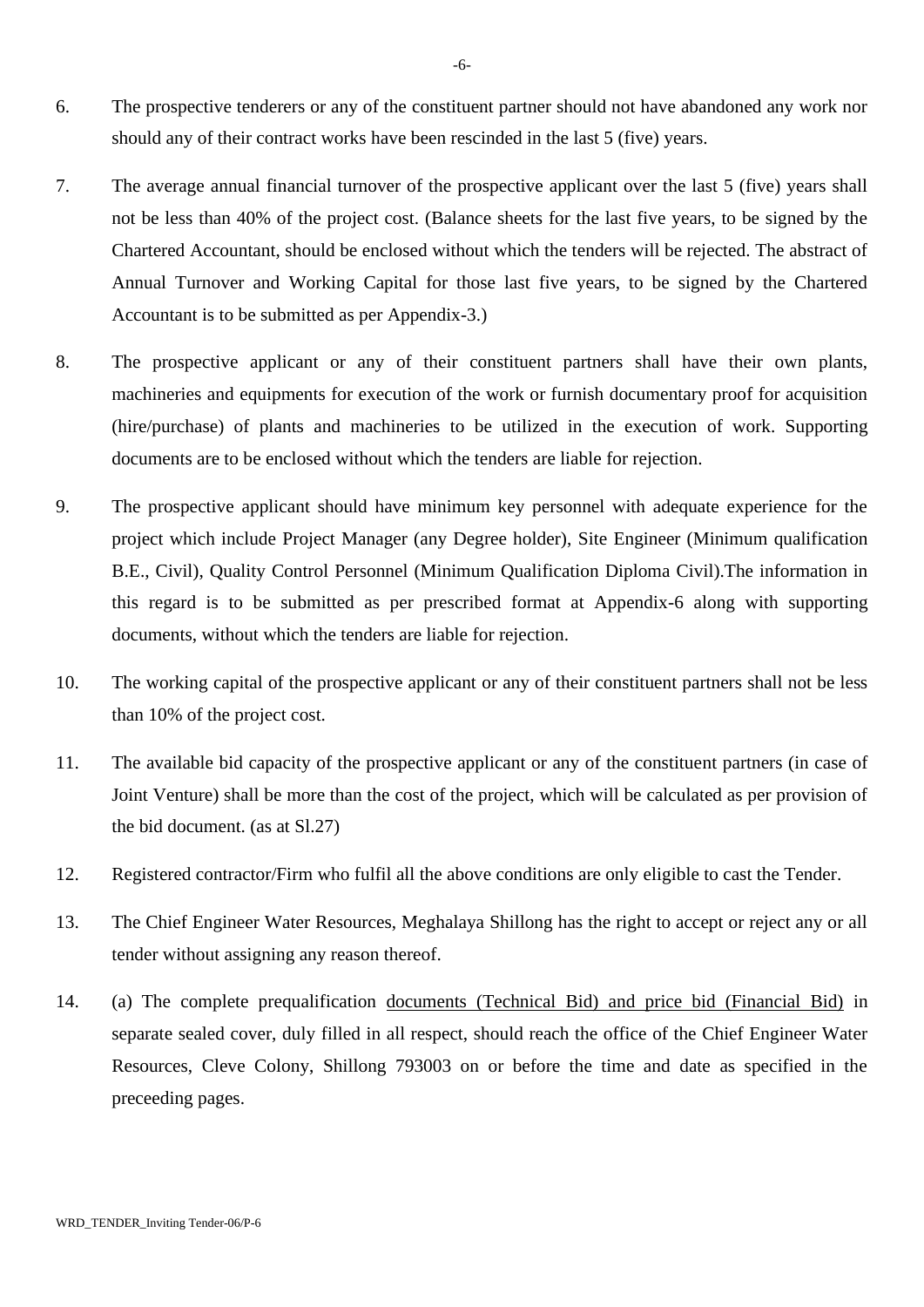(b) The prequalification document in sealed cover No.A will be opened at 2:30 PM on the same date. All the contractors or their authorized agents, whosoever desire, may remain present at the time of opening the prequalification documents.

15. The prequalification shall be based on an objective evaluation of details regarding past performance, Technical & Financial capabilities and resourcefulness of the applicant etc,.

### 16. **PROCEDURE FOR SUBMITTING TENDERS**

The tender shall be submitted in the following sealed cover: -

- 16.1(a) Sealed Cover A: The tender documents and accompaniments shall consist of the following in a sealed cover No. A which shall be superscribed "SEALED COVER-A"
- (i) A covering letter from the tenderer.
- (ii) A list of Documents accompanying the tender.
- (iii) Duly executed Power of Attorney in case of Firm/Joint venture.
- (iv) Latest certified copies of professional Tax and Labour License, G.S.T Clearance Certificate etc.
- (v) The tenderer's programme of work.
- vi) Detailed outline report on the tender's methodology for execution of the work, with a note on his programme of work.
- (vii) Certificate and proforma as required in the Detailed Notice Inviting Tender document duly signed.
- (viii) A non-refundable Court Fee Stamp of Rs.2000/- (Rupees Two thousand) only purchased in Meghalaya has to be affixed to the tenders while submitting the same. No tender will be considered without the specified amount of Court Fee Stamp.
- (ix) The Detailed tender documents duly signed on every page as a token of acceptance.
- (x) Attested copy of the contractor's photograph.
- (xi) Any other information required to be submitted in accordance with this Detailed Tender document.
- (xii) Money Receipt/Demand Draft towards cost of tender document.
- 16.1 (b) Sealed Cover B: The rates for execution of work shall be given separately in ANNEXURE R enclosed with the Detailed Tender Document. The ANNEXURE – R shall be detached from the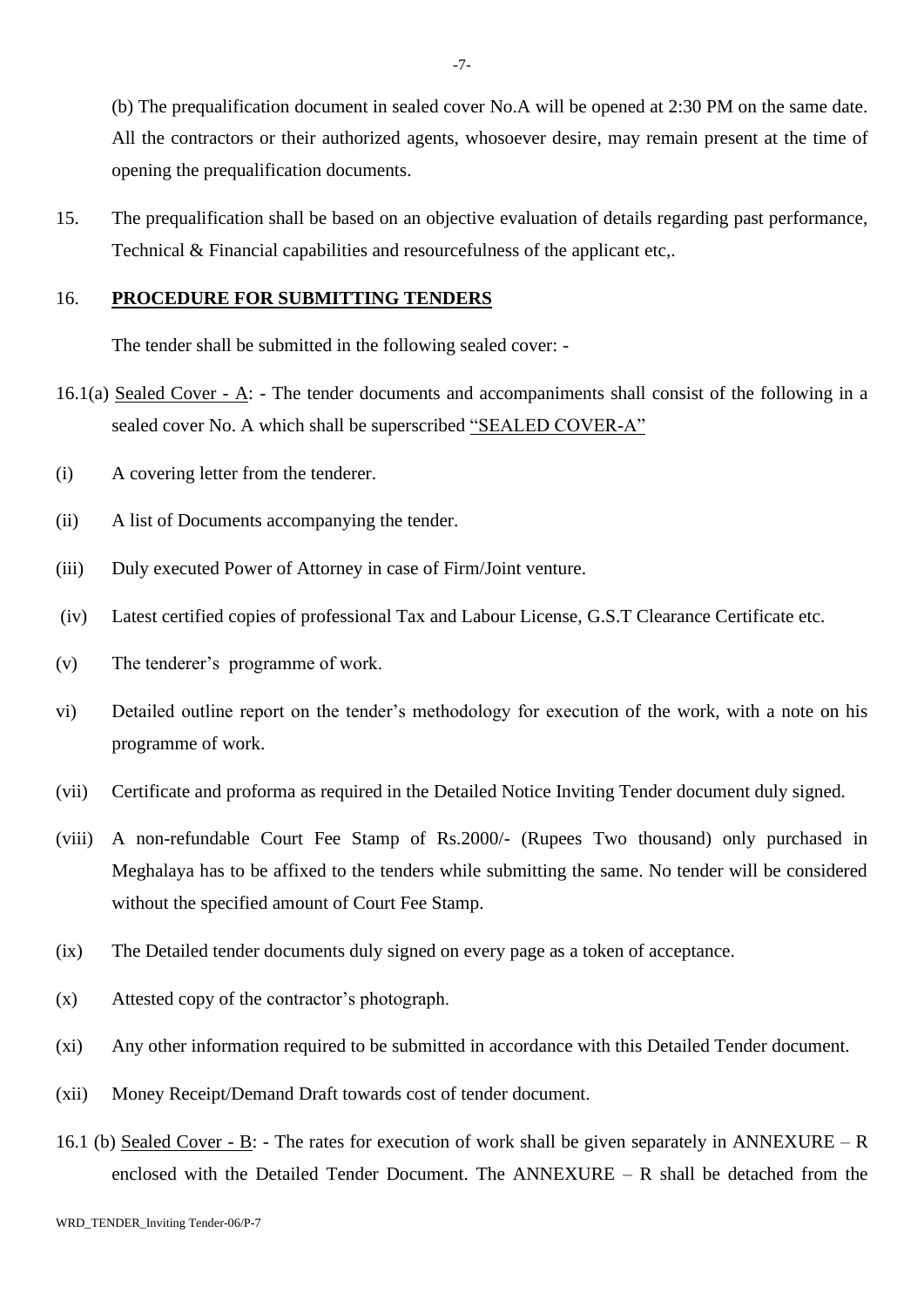Detailed Tender Document and shall be submitted in a separate sealed cover superscribed "SEALED COVER - B (RATES)" & Name of Work, Tenderer's name and detailed address with PIN Code.

- 16.2 The rates shall be given both in figures and in words and shall be in English. Where there is a discrepancy between the amount in figures and in words, the amount in words shall govern.
- 16.3 Both the sealed cover A and sealed cover B shall be submitted in another bigger sealed cover.
- 16.4 The inner and outer envelopes shall:
	- (a) Be addressed to the Chief Engineer (Water Resources), Opposite St. Edmunds College Main Gate , Fruit Garden, Shillong- 793003.
	- (b) Bear the following identification: -
	- (i) Tender for NAME OF WORK to be given.

(ii) Name and address, with PIN Code, of the tenderer to enable the tender to be returned unopened in case it is declared as received late or is, otherwise, unacceptable.

**N.B**: All enclosures/annexures are to be properly tagged to avoid losses. This office will not take any responsibility for the loss of any paper if they are not properly tagged.

#### 17. **RATES**: -

- 17.1 Rates for the work mentioned in the fore-going clauses are to be quoted in ANNEXURE -R for the items covered by the S.O.R.'s as indicated against the work.
- 17.2 The rates quoted by the tenderers shall be inclusive of all expenses for proper and entire completion of the work to the relevant specifications and to the satisfaction of the engineer in-charge and shall amongst other things include all taxes, applicable including, G.S.T., supply of materials, carriage of materials, water plants and equipment, incidental charges, power supply. It shall also include all cost involved in construction such as necessary labour sheds, godown, dismantling work, dewatering of foundation, shoring in excavation, removal of logs etc. The quoted rate shall cover all incidental expenditure for satisfactory completion of the Scheme. As per guideline of the Finance Department Govt. Of Meghalaya issued vide No.FEG. 48/98/145 dated 5<sup>th</sup> April 2002 and instruction contained in the office memorandum No POL. 740/80/24 dated  $27<sup>th</sup>$  Jan, 1981. It is decided by the Government that if it is found that the rate quoted in the tender is below the SOR or the estimated amount, such tender shall be out rightly rejected.
- 17.3 G.S.T, Labour Cess etc will be deducted from each and every bill for the works, payable to the contractor, as per the prevailing rates.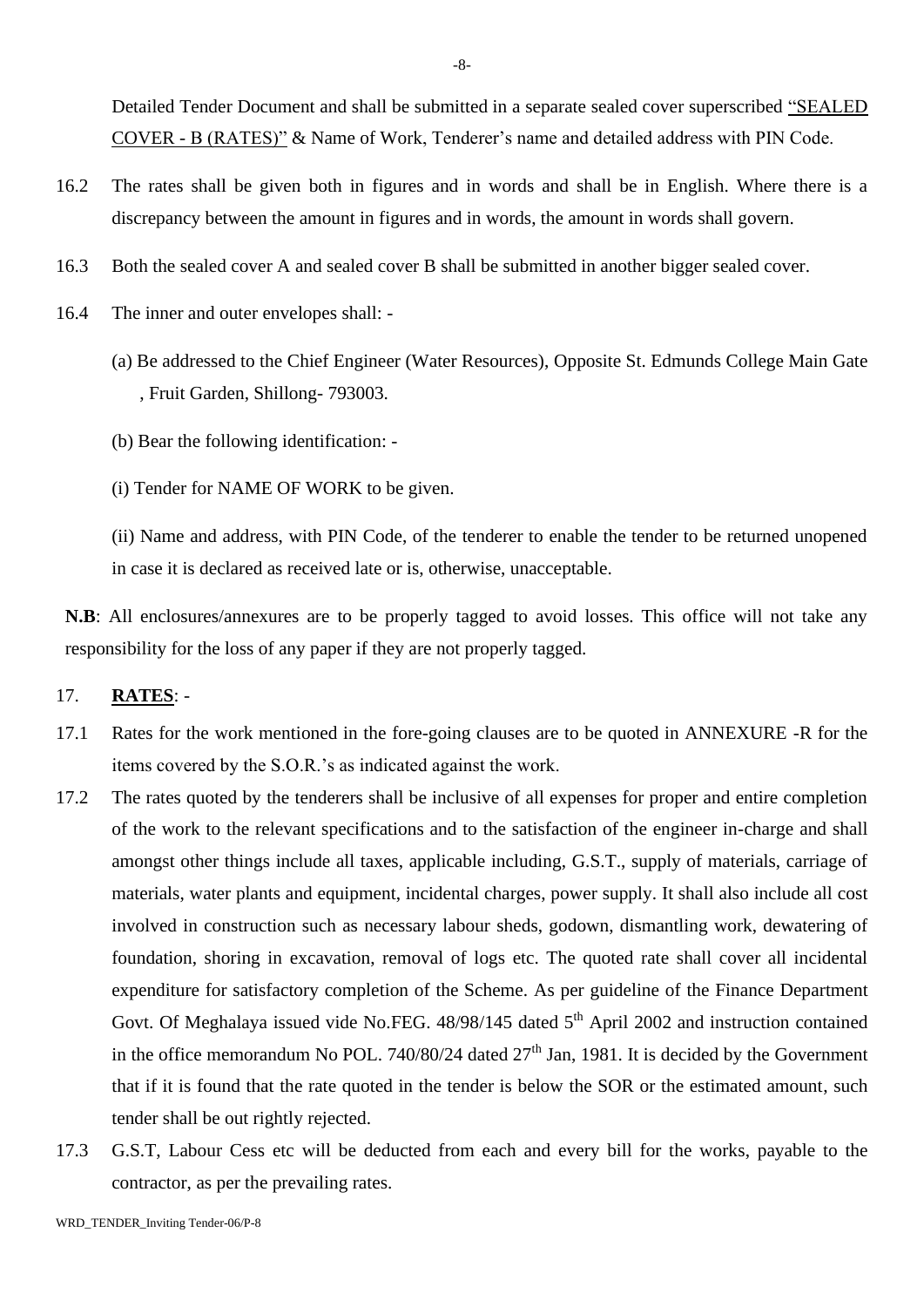- 18.1 The tenderers shall, prior to submitting their tender for the work, also inspect the site and satisfy themselves on their own as to the hydrological, climatic and physical condition prevailing at site, the nature, extent and practicability of the work, availability of housing, power supply, and other facilities. The availability of different materials and their adequacy, the extent of lead and lift require for execution of the work, labour and probable sites for labour camp, stores, godown etc. They shall take into consideration the local conditions, traffic restriction, obstruction in work, if any, over the entire period required for completion of the work and shall allow for all such extras likely to be incurred due to any such conditions, obstruction, restriction etc. They shall themselves obtain all necessary information's as to risk, contingencies and other circumstances which may affect or influence their tender. No other change consequent to any misunderstanding or otherwise shall be allowed after casting their tenders. Drawings and Quarry Map is available in the Office of the undersigned.
- 18.2 The tenderers shall be deemed to have full knowledge of the site, whether he inspected it or not, and no extra charges consequent to any misunderstanding or otherwise shall be allowed.
- 18.3 For any other information, the same may be obtained from the office of the Executive Engineer, (Water Resources) of concerned Division.
- 18.4 All corrections, interpolations or cutting in these tenders shall be attested in ink/ dot pen by the tenderer or his authorized agent with his dated signature in ink/ dot pen. The tender shall not contain any erasures or overwriting. Use of correcting fluid shall not be allowed.
- 18.5 Any tender containing any erasures or overwriting or corrections which are not in conformity with the above, shall be rejected.
- 18.6 It will be obligatory for the tenderers to keep the offer of their tender valid for a period of 180 days from the due date of receipt of tender. If any tenderer withdraws the tender before the said period or make any modification in the terms and conditions not acceptable to the department, then the department shall without any prejudice to any other right or remedy be at liberty to treat his tender as invalid and to forfeit an amount equal to the fixed deposit at the time of registration and or any amount.
- 18.7 The Chief Engineer, Water Resources Meghalaya Shillong, shall have the right to omit or suspend certain items of work, to revise or to amend the tender documents prior to the date of receipt and opening of the tender. Such revisions or amendment or extensions, if any, shall be given wide publicity through newspapers and communicated to all concerned in the form of corrigendum by post.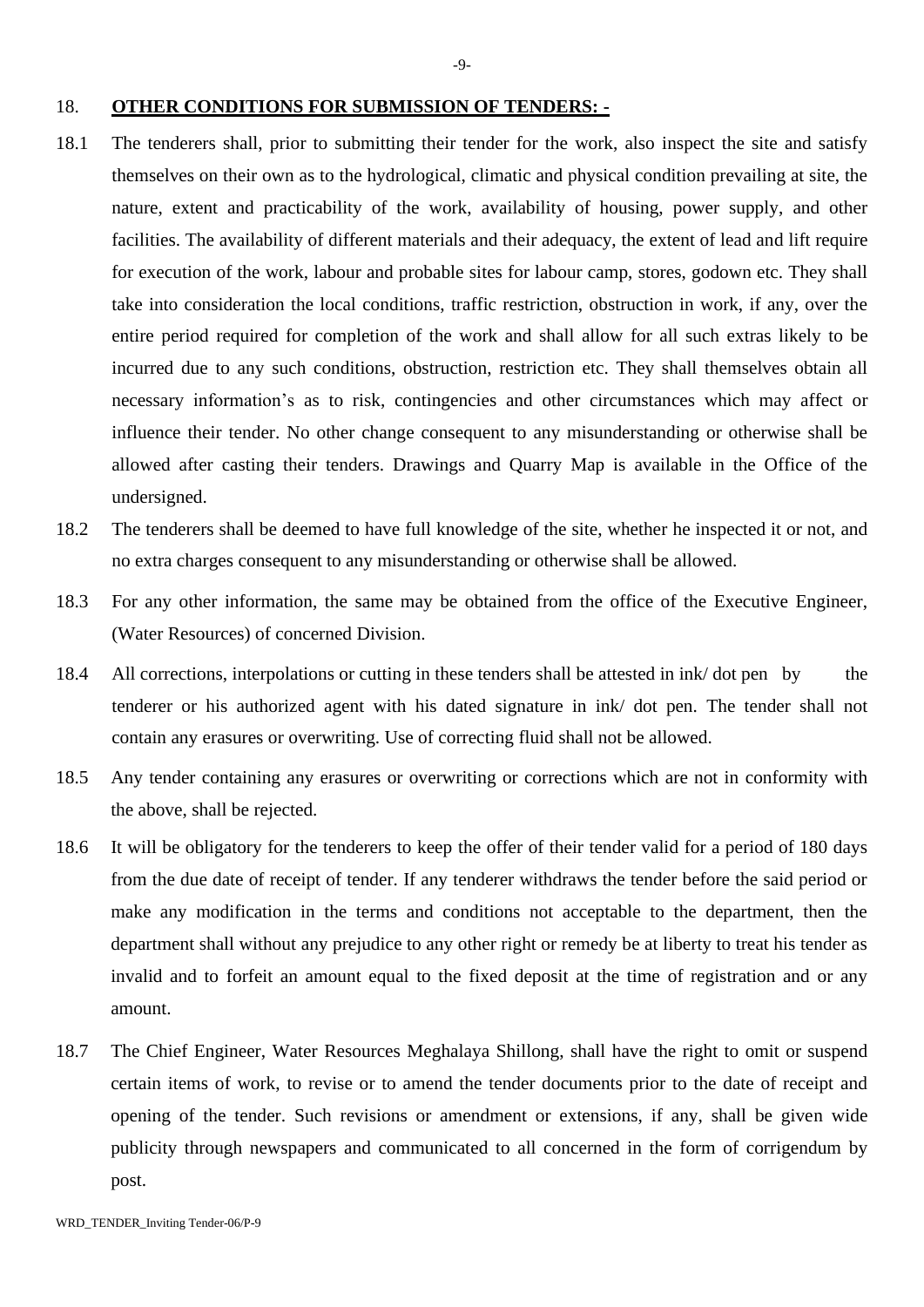- 18.8 All works shall have to be carried out as per specification conforming to the relevant specifications and I.S.code of practice.
- 18.9 The agreement shall be subsequently drawn up in the PWD F-2 form and this Detailed Tender document shall form part and parcel of the agreement. The terms and conditions of these detailed tender documents shall supersede those of the PWD F-2 form wherever the former are at variance with the latter.
- 18.10 The Tenderer is to sign in all the pages of the Detailed Tender documents as a token of acceptance of the various conditions of this tender documents, without which the tender is liable to be rejected.
- 18.11 The acceptance of tender will rest with the Chief Engineer, Water Resources, Meghalaya Shillong, who does not bind himself to accept the lowest tender or any tender and reserve the right to reject any or all the tenders received without assigning any reasons thereof.
- 18.12 If either the Contractor himself or any of his employee were retired Government employees of the gazetted rank in any Government Department they should give the date of retirement and if their retirement is within 3 (three) years from the date of calling the tender, necessary permission from the Government is to be obtained and enclosed alongwith the tender. If this condition is not fulfilled the tender is liable to be rejected. Technically qualified and experienced person(s) as will be approved by the Engineer in-charge shall have to be kept at site by the contractor to supervise all the work.
- 18.13 Canvassing in connection with the acceptance of the tender is strictly prohibited and is liable to disqualify the tender without assigning any reason thereof.
- 18.14 Tools and Plants as available and as can be spared will be lent by the Department to the tenderer on usual hire charge and terms as per P.W.D. Codes and Rules. Before submitting the tender, the tenderer should ascertain from the Executive Engineer of concerned Division about the availability and terms of hire of tools and plants. The tenderers shall be responsible for collaboration with other contractor so as to expedite the execution of his or other contractor's work which may run simultaneously. The hire charge of tools and plants shall be as per current rate of the concerned Water Resources Division. The hire charge of tools and plants lent to the contractor will be recovered from every bill of the contractor. The tools and plants will be issued from the nearest Water Resources godown and shall be returned to the Water Resources godown /Compound in good condition at the contractor's own cost and expenses. No final bill will be paid to the contractor unless the materials are returned in good condition.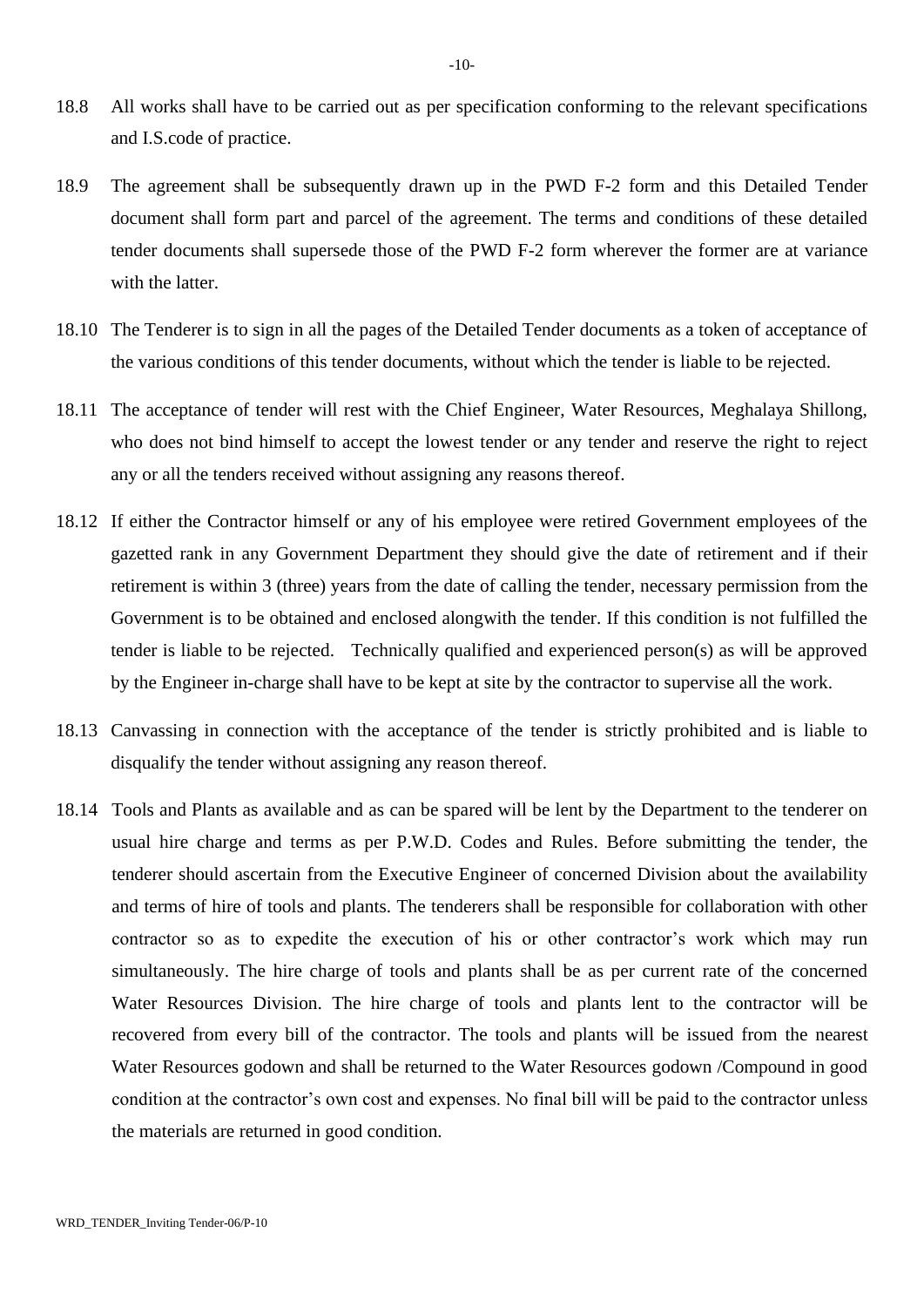#### 19. **OPENING OF TENDER**: -

19.1 The tender document in sealed cover - A will be opened by the Chief Engineer Water Resources Meghalaya Shillong or such officer as may be authorized on his behalf in the office of the Chief Engineer Water Resources Meghalaya Shillong-3 on the specified date & time in the presence of the tenderers or their authorized representative who desire to be present. In case the above date is declared as a holiday, the tenders will be opened on the following working day at the same time and place.

-11-

- 19.2 The price bid of those tenderers found to be qualified by the Chief Engineer Water Resources, Meghalaya Shillong shall be opened at a later date to be notified.
- 19.3 The Chief Engineer, Water Resources, Meghalaya Shillong, reserves the right to open or not to open the price bid in Sealed Cover - B of any tenderer without assigning any reason(s) thereof.

### 20. **EARNEST MONEY**:-

- 20.1 Registered Class I Contractor of Water Resources need not furnish the Earnest Money at the time of submission of tender.
- 20.2 The Earnest Money for the amount prescribed duly pledged to the concerned Executive Engineer (WR) is to be deposited by the selected contractor before signing the Tender agreement. This earnest money will be forfeited to the Govt. if the contractor fails to start the work within the stipulated time or abandon the work at the later stage of progress.

## 21. **REJECTION OF TENDERS**: -

- 21.1 All tenderers are hereby cautioned that conditional offer or deviation from the conditions of contract or other requirement stipulated in these tender documents shall be summarily rejected as nonresponsive and shall not be considered further in tender evaluation and contract award.
- 21.2 A tender not accompanied by current Professional Tax Certificates, G.S.T Certificate may be liable for rejection.
- 21.3 Canvassing in connection with a tender in any form, renders the tender liable to be rejected.
- 21.4 Tenders not accompanied by necessary details and relevant documents are liable to be rejected.
- 21.5 Tenders not affixed with the stipulated Court Fee Stamp shall be summarily rejected.
- 21.6 Tender containing any erasures or otherwise defective may be rejected.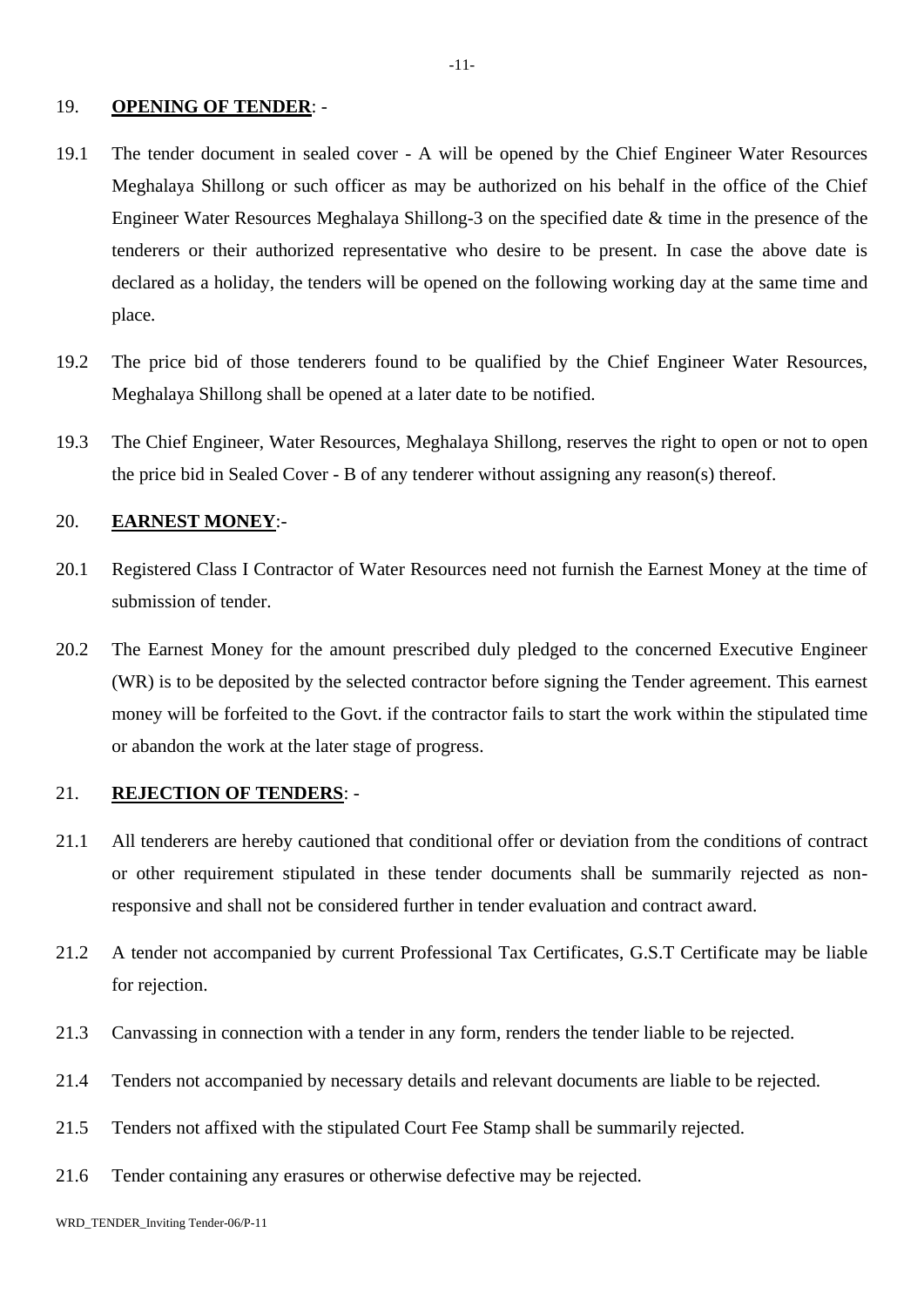### **PRE-QUALIFICATION PARTICULARS**

## 22. **GENERAL INFORMATION: -**

- 22.1 The applicant shall give details of his/her registration with Meghalaya Water Resources Department.
- 22.2 Attested copies of registration certificate shall be submitted along with the tender.
- 22.3 Attested photograph of the applicant shall also be submitted along with the tender.
- 22.4 The structure and organization details shall be given in Appendix-2. In case of firms, a certified copy of the Articles of Association or Power of attorney shall be submitted along with the tender.

#### 22.5 **EXPERIENCE**: -

- 22.6 The applicant shall furnish details of their turnover in Appendix-3. Supporting documents, such as audited report and balance sheets from Chattered Accountant, income tax returns, certificate from the Executive Engineer shall be submitted along with the tender. Abstract of Balance Sheets for the last five years showing Turnover & Working Capital as per Annexure – 3 filled up and signed by Chartered Accountant should invariably be filled up.
- 22.7 The applicant shall give details of experience in construction of similar type of works in Appendix-4 (Just filling up as "enclosed" will not be accepted). Certificates of successful completion of the works and regarding the quality of works shall be obtained from the concerned Executive Engineer in whose jurisdiction the work was completed, and self-attested copies shall be enclosed with the tender. The certificates shall clearly indicate the name of works, nature of works stating clearly the Year of completion, Tender value & billed amount. (For construction of headwork, the similar nature of works are (i) Construction of Barrage/Headwork, (ii) Permanent RCC bridges only) & (iii) Dams.
- 22.8 The Applicant shall give details of the works in progress on current contract commitments in Appendix-5 (Just filling up as "statement enclosed" or "enclosed" will not be accepted).

#### 23. **TECHNICAL PERSONNEL**: -

- 23.1 The Applicant must have suitable qualified personnel to fill the position given in Appendix-6. The details shall be correctly furnished as required in Appendix-6.(Also see Sl.7)
- 23.2 An undertaking from the Technical Personnel along with their photograph and Educational Qualification Certificate shall be enclosed along with the application.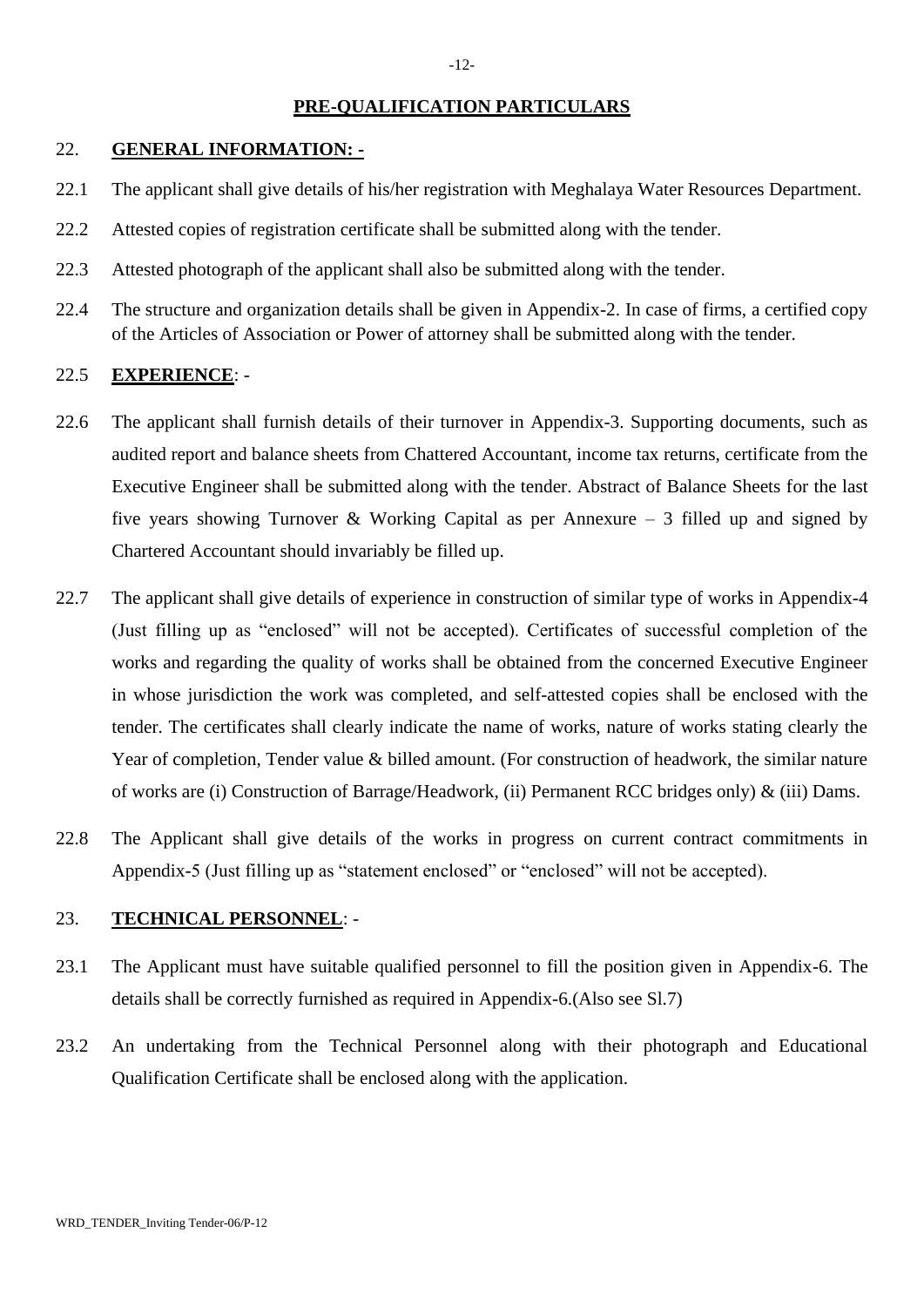#### 24. **PLANTS AND MACHINERIES**: -

- 24.1 The Applicant shall give details of the Plants and Machineries and equipments available with the applicant with requisite documentary proof in the form of court affidavit or certificate of possession of machinery & equipment to be given by an officer not below the rank of Executive Engineer.
- 24.2 The Applicant may indicate the equipments he /she intend to procure/hire with necessary undertakings.

#### 25. **FINANCIAL POSITION**: -

- 25.1 The applicant shall demonstrate that he/she has access to or has available, liquid assets (Working capital and cash in hand) and/or credit facilities of not less than 10% of the contract applied for.
- 25.2 Banker's certificate in Bank's letter head and relevant documents shall be enclosed with the application to prove the applicant's financial capacity and credit facility.
- 25.3 The details of the applicant's financial capability shall be given in Appendix-7.

#### 26. **LITIGATION HISTORY**: -

- 26.1 The applicant shall provide accurate information on any litigation or arbitration resulting from contracts completed or under execution by him/her over the last five years in Appendix-8.
- 26.2 Even though the Applicants meet the above criteria, they are subject to be disqualified if they have: -

(i) Made misleading or false representation in the forms, statement and attachments submitted, and/or have (ii) Records of poor performance.

### 27. **JOINT VENTURES**

- 27.1 Joint Venture must comply with the following minimum qualification requirements: -
- (i) All joint venture partners should have collectively not less than 40% as stated in clause 3.
- (ii) The lead partner shall meet not less than 40% of all the qualifying criteria given in clauses 3, 5  $\&$  8 above.
- (iii) Each of the other partners shall meet not less than 30% of all the qualifying criteria given in clauses 3, 5 and 8 above.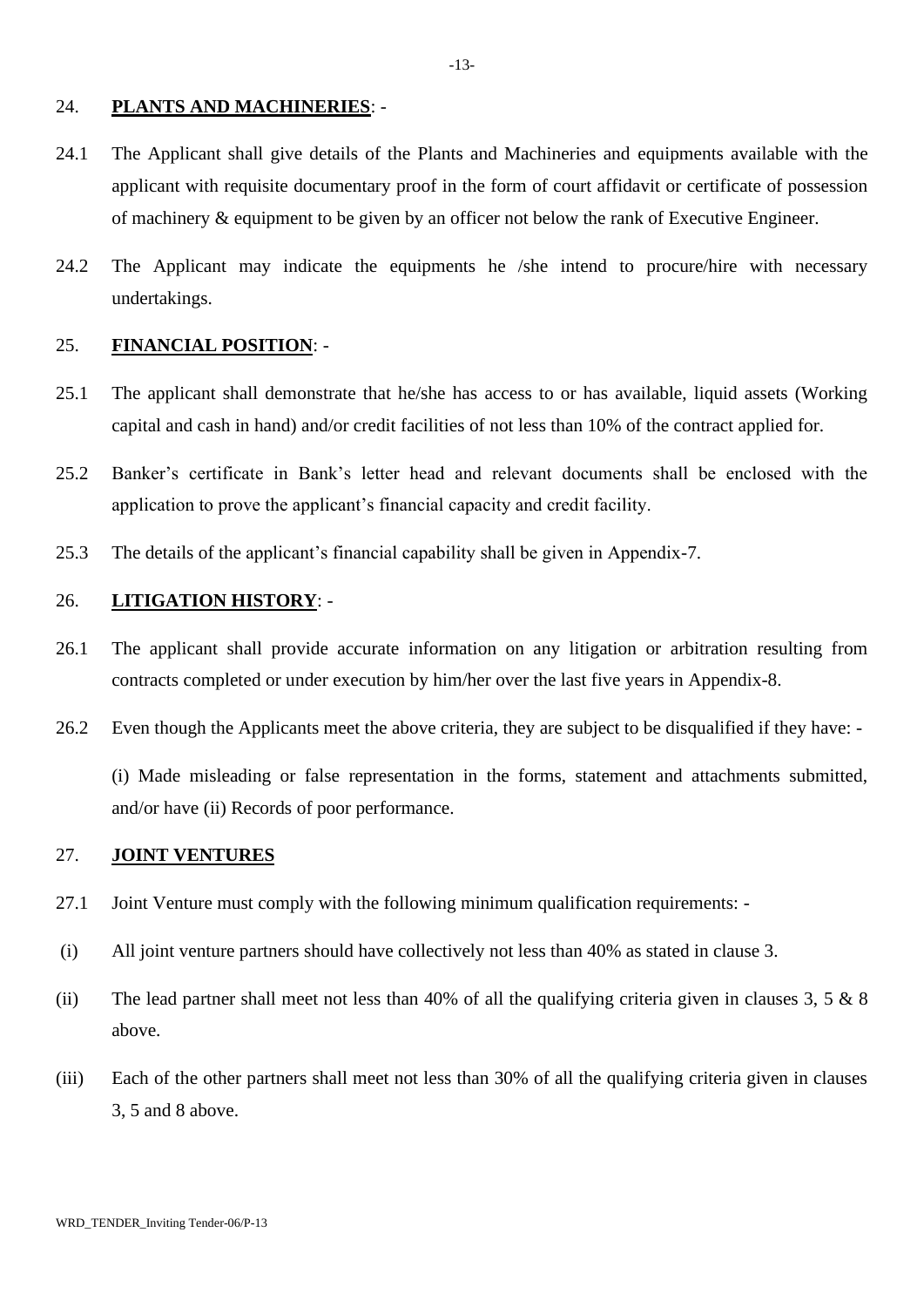- (iv) The Joint Venture must satisfy collectively the criteria of clauses  $3, 5 \& 8$ , for which purpose the relevant figures for each of the partner shall be added together to arrive at the joint venture's total capacity. Individual members must each satisfy the requirements of clauses 22 and 23.
- 28. Applicants who meet the minimum qualification criteria will be qualified only if their available bid capacity at the expected time of bidding is more than the total estimated cost of the works. The available bid capacity will be calculated as under.

Available Bid Capacity =  $(A \times N \times 2-B)$ , where

 $A =$  Maximum value of Civil Engineering works executed in any one year during the last five years (updated to the current price level), rate of inflation may be taken as 10% per year which will take into account the completed as well as works in progress.

 $B =$  Value of works at current price level of the existing commitments and ongoing works to be completed during the period of completion of this work for which bids are invited and

 $N =$  Number of years prescribed for completion of the works for which the bids are invited.

Note: - In case of Joint Venture the Available Bid Capacity will be applied for each partner to the extent of his proposed participation in the execution of the works.

#### 29. **CONDITIONS RELATING TO AWARD OF WORK**: -

The successful tenderer will be notified by a letter that his tender has been accepted. The successful tenderer will have to furnish the necessary security deposit and Labour License as per terms and conditions mentioned in clause 20 & 3 respectively and sign the formal tender agreement to be drawn up by the Department within 15 (fifteen) days of the communication of acceptance of his tender. No work shall be started before signing and acceptance of the formal tender agreement.

#### 30 **SECURITY DEPOSIT**: -

30.1. The successful tenderer will be required to furnish security deposit for the fulfillment of his contract. The total Security Deposit will be 10% (ten percent) of gross payments to the contractor. However, a security deposit in any approved form of deposit amounting to 2% (two percent) of the value of the contract will have to be furnished by the successful tenderer at the time of signing the formal tender and before issue of final work order. The balance of the security deposit shall be recovered from the contractor from his interim bills @ 8% from all payment.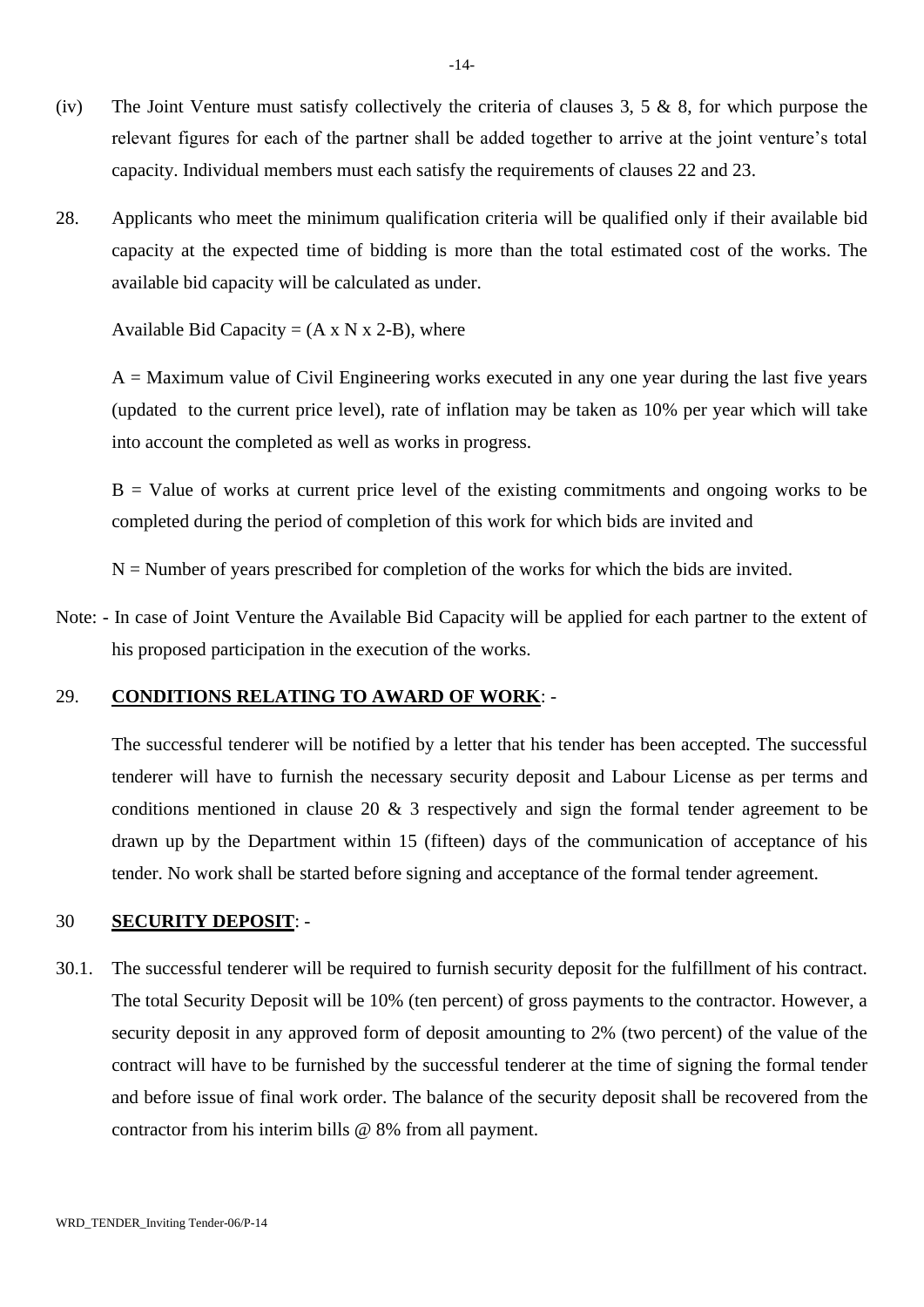- 30.2. The recovery of security deposit by deduction from running account bills does not arise in case the contractor deposits the total security deposit in the form of Government securities of deposit at call receipts for total amount, acceptable to the Government duly pledged to the Executive Engineer Water Resources, of concerned Division. Government papers tendered as security shall be taken at the surrendered value at the time of submission of the tender.
- 30.3 The Security Deposit will be retained by the Department for a period of 12 (twelve) months after completion of the work during the defect liability period. For any reason, if the final payment of the work is not made within 12 months of the date of completion, the validity of the security deposit shall have to be extended up to the date of final payment
- 30.4 In case the contractor does not complete the work or leaves the work or part of it unfinished, the security deposited by the contractor will be forfeited.
- 30.5 Preference for allotment of work may be given to landowners provided they are registered contractors of the Department.
- 30.6 The allotting authority reserve the right to split the work within a group if found necessary and practicable.
- 30.7 Blacklisted contractors either from this Deptt. or from any other Govt. Deptt will not be considered for allotment of work.

### 31. **MATERIALS**: -

- 31.1 Materials for construction like cement, rods, bitumen, etc, shall have to be procured by the Contractor at his own arrangement. The construction materials conforming to relevant I.S specifications shall be procured by the contractor/firm from any registered/authorized dealers/manufacturers. Documentary proof of purchase, like cash memo, etc., should be submitted to the Executive Engineer concerned for his necessary verification and subsequent acceptance/rejection which is final. However, if the same are available and sparable in stock, these will be issued to the contractors from the nearest godown/storeyard, and carriage to the site of work shall be done by the contractor at his own cost. Recovery of the cost of such materials issued by the Department will be made at the current issue rates of the Division concerned, revised from time to time.
- 31.2 Excess materials not utilized in the specified work, if any, taken by the Contractor from the Department should be returned in perfect condition within 7(seven) days from the date of final measurement. Damaged/defective materials will not be accepted back by the Department. The cost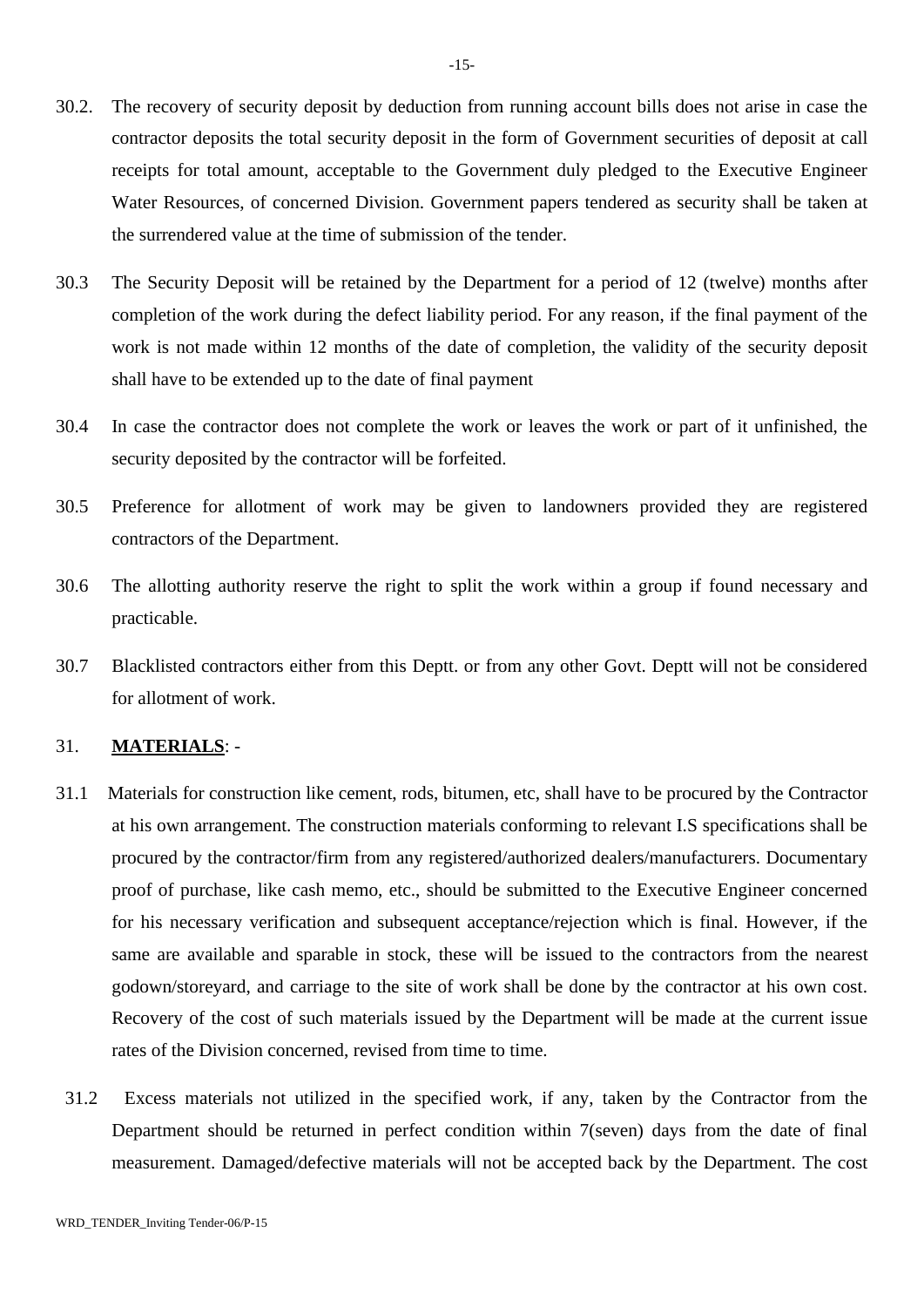of such materials will be recovered from the contractor's bill at double the rates stipulated in the contract.

- 31.3 Recovery rate of any/all stock materials issued by the Deptt. will be valid up to the stipulated date of completion as per contract, beyond which recovery will be made as per the issue rates of the Division concerned, revised from time to time.
- 31.4 The oversized/undersized and substandard stones not conforming to ISI required specifications will not be accepted by the Deptt. The Contractor who brought such materials to the site of work shall have to remove the same immediately failing which the Deptt. will remove the same and the cost of removal will be recovered from the contractor's bill.
- 31.5. Materials required for the work whether brought by the contractor or supplied by the Department shall be stored by the contractor only at appropriate and safe places, Storage and safe custody of the materials shall be the responsibility of the contractor. If during construction, it becomes necessary to remove or shift the stored materials, shed, workshops, etc, to facilitate construction of the allotted work, the contractor shall have to do so at his own cost as directed by the Engineer-in-charge.

#### 32. **EXPLOSIVE**:

- 32.1 If explosives are required for the work, the contractor will be responsible for making necessary arrangement for procuring the same from the nearest PWD magazine where the materials are available. The contractor will submit a written request to the concerned PWD office routing the application through the officer of the respective Executive Engineer (Water Resources) who will recommend for the issue of the materials. The contractor will bear the cost of the explosives and will be responsible for the carriage, safe and proper storage etc of the materials. The contractor will also be responsible for the proper utilization of the explosives which should be exclusively for the specified work and he should also strictly follow the rules, regulation and guidelines as laid down by PWD with respect to utilization of explosives for civil construction works.
- 32.2 The contractor shall exercise utmost care while using explosive and inflammable materials so as not to endanger life and property and he shall be solely responsible for any and all damages resulting from the use of such materials. Further, he shall indemnify absolutely the Department and its officers and employees against any claim or liability arising out of accident or violation of any laws, rules, orders, etc, enforce regarding use of such materials.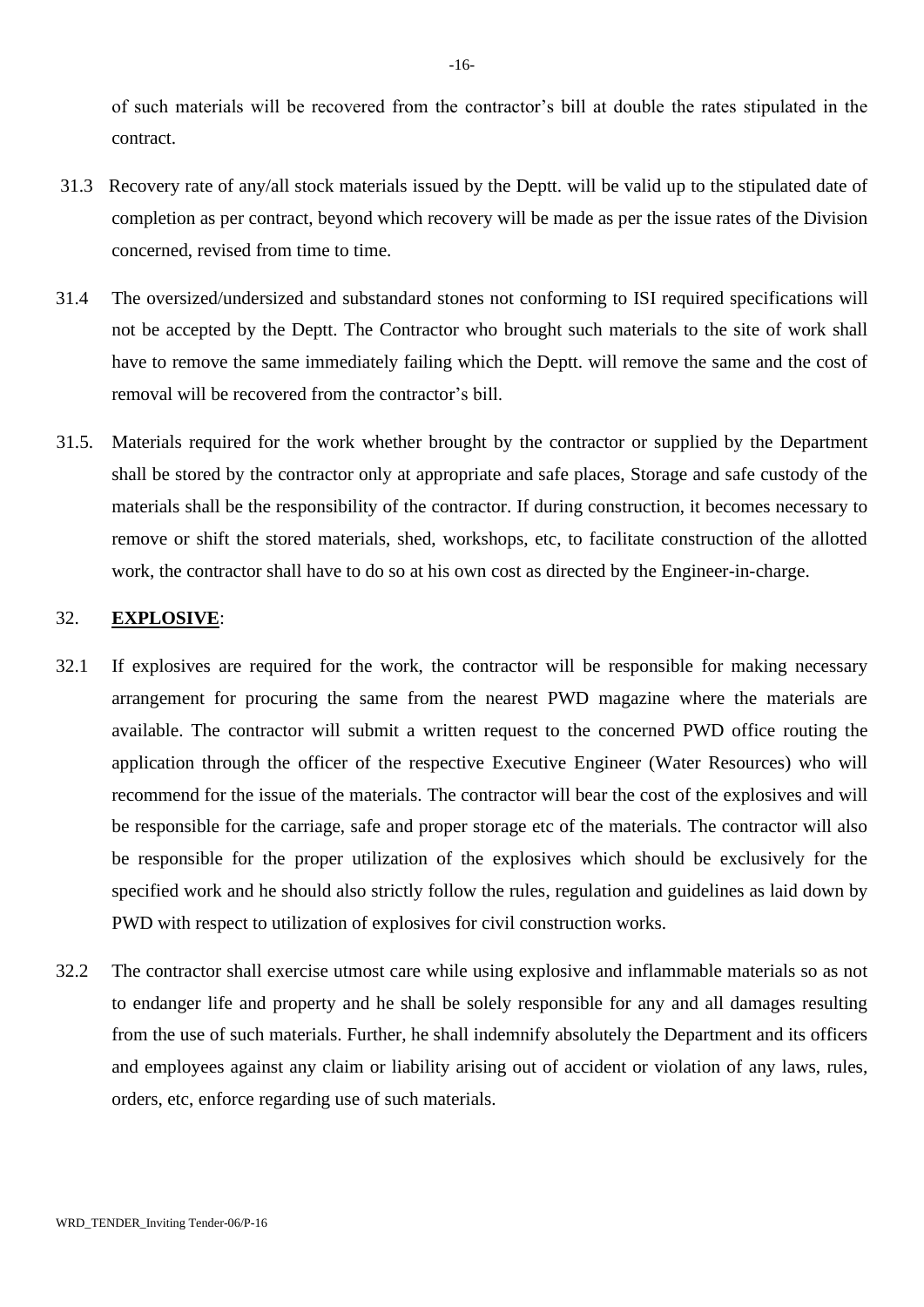#### 33. **DEFECTIVE MATERIALS**:

- 33.1 All materials used on work, without prior inspection (and where testing is necessary) and without approval of the Engineer-in-charge is liable to be considered unauthorized and defective.
- 33.2 The Engineer-in-charge shall have full powers for getting removed any or all of the materials brought for construction to the site by the contractor which are not in accordance with the contract specifications or do not conform in character or quality to the samples approved by him. In case of default on the part of the contractor in removing rejected material, the Engineer-in-charge be at liberty to have them removed by other means at the cost of the contractor.
- 33.3 The Engineer-in-charge shall have full powers to order for proper materials to be substituted for rejected materials and in the event of the contractor refusing to comply to this, the Engineer-incharge may cause the same to be supplied by other mean at the cost of the contractor.

## 34. **PROGRAMME OF CONSTRUCTION**:

- 34.1 Time is the essence of the contract and it shall be clearly understood that the contractor is bound to complete the work in all respects within the time specified vide clause 1.a of these documents.
- 34.2 **The work shall be carried out as per detailed programme of work drawn up by the tenderer and submitted with the tender. The tender's programme of work shall give the forecast of the date of commencement and completion of the various construction stages of the work**. It shall also indicate the time scheduled for all preliminary arrangement the contractor intends to make before starting the work. This progress scheduled after modification, if any during the progress of seeking clarification while examining the tender, shall form a part of the contract. **In absence of such programme of work detailed programme shall be drawn up by the Engineer-in-charge which shall be binding on the contractor and shall form a part of the contract**.
- 34.3 **The progress schedule may be amended as and when necessary by agreement between the Engineer-in-charge and the contractor**.
- 34.4 **Any major change in the work programme shall be intimated by the contractor to the Engineer-in-charge in writing for his approval. Minor changes will only be recorded in the work register which shall be maintained by the contractor**. Site office throughout the period of execution of work shall be opened for inspection by the Engineer-in-charge or is representative.
- 34.5 Work may be carried out day and night and one or more shift irrespective of Sundays and holidays as considered fit by the contractor but for work on Sundays and holidays and night, the contractor shall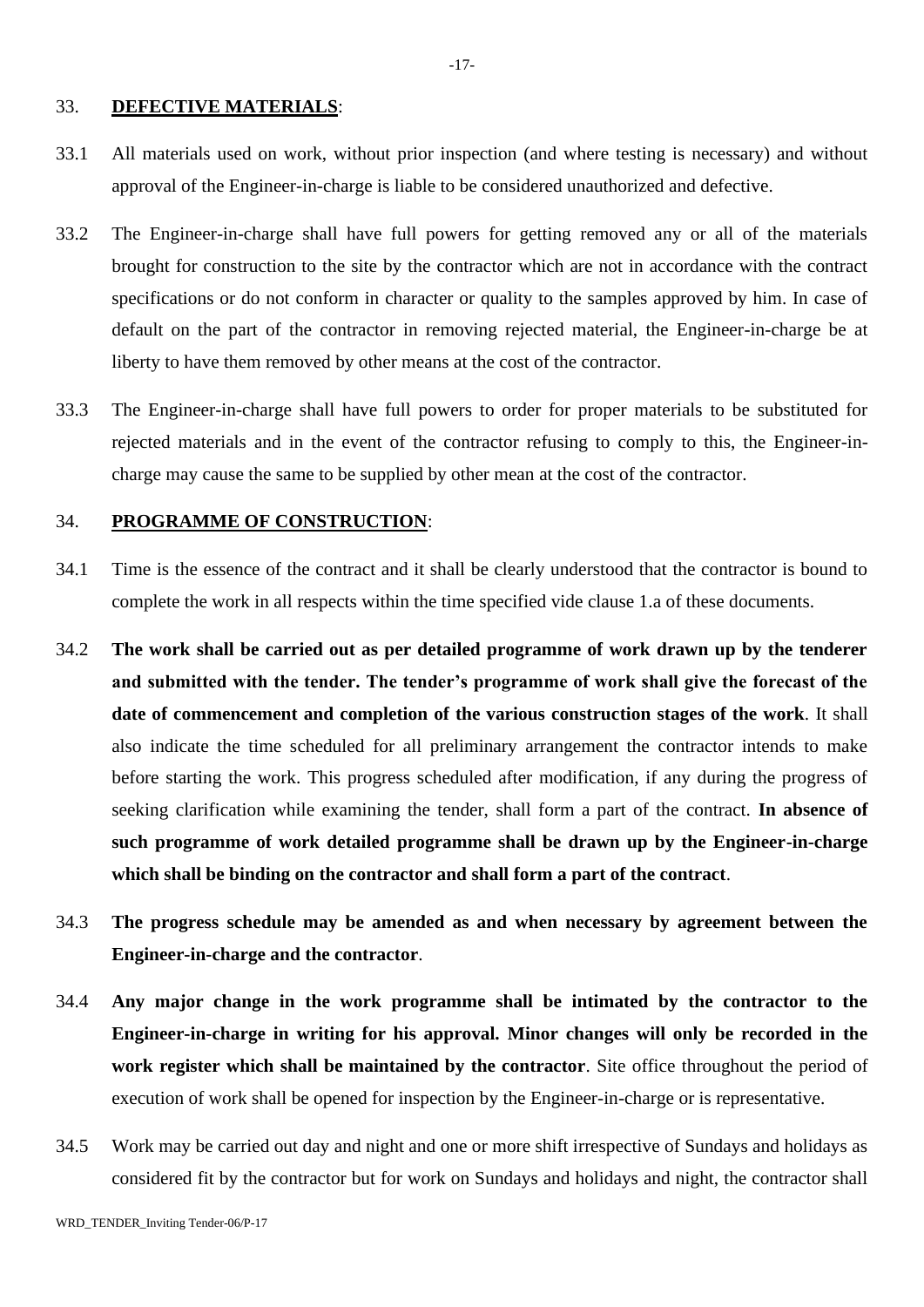have to give prior notice in time to the Engineer-in-charge or his representative so that supervisory staff will be deputed in time. The contractor shall not be allowed to execute any permanent nature of work in absence of supervisory staffs or Engineer-in-charge. No work shall be kept suspended for more than forty-eight hours except on reason of inspection or delay in taking measurement.

34.6 Work should strictly be completed within scheduled time. However, for special scheme like PMKSY (HKKP) / RRR/NEC of Water Bodies completion time should strictly be observed in conformity with the special terms and conditions laid down there-under for which penalty may be imposed accordingly.

### 35. **PROGRESS OF WORK:**

- 35.1 The contractor shall give the Engineer-in charge on the 4th day of each month a report on progress of work done during the previous month as per suitable proforma.
- 35.2 If at any time, during the progress of work, the Engineer-in charge shall be of the opinion that the contractor is not executing the work with reasonable diligence, it shall be lawful for him, by notice in writing, to call upon the contractor to complete a specified portion (s) of the work by a date to be appointed in the notice and, in case the contractor continues to do so even after one month of a notice in writing from the Engineer-in charge, the contractor will render himself liable to action as provided vide clause 44.
- 35.3 According to progress of work and availability of fund, payment of Bills to contractor may be made.

### 36. **EXTENSION OF TIME:**

- 36.1 If the work be delayed by
	- (a) Force Majeure, or
	- (b) Abnormal bad weather, or
	- (c) Serious loss or damage by fire, or

(d) Civil commotion, strike or lockout other than the labour engaged by the contractor or effecting any of the trade employed on the work, or

(e) Delay on the part of other contractors or tradesmen engaged by the Department in executing work on which the progress of the work under this contract is dependent but does not form part of this contractor, or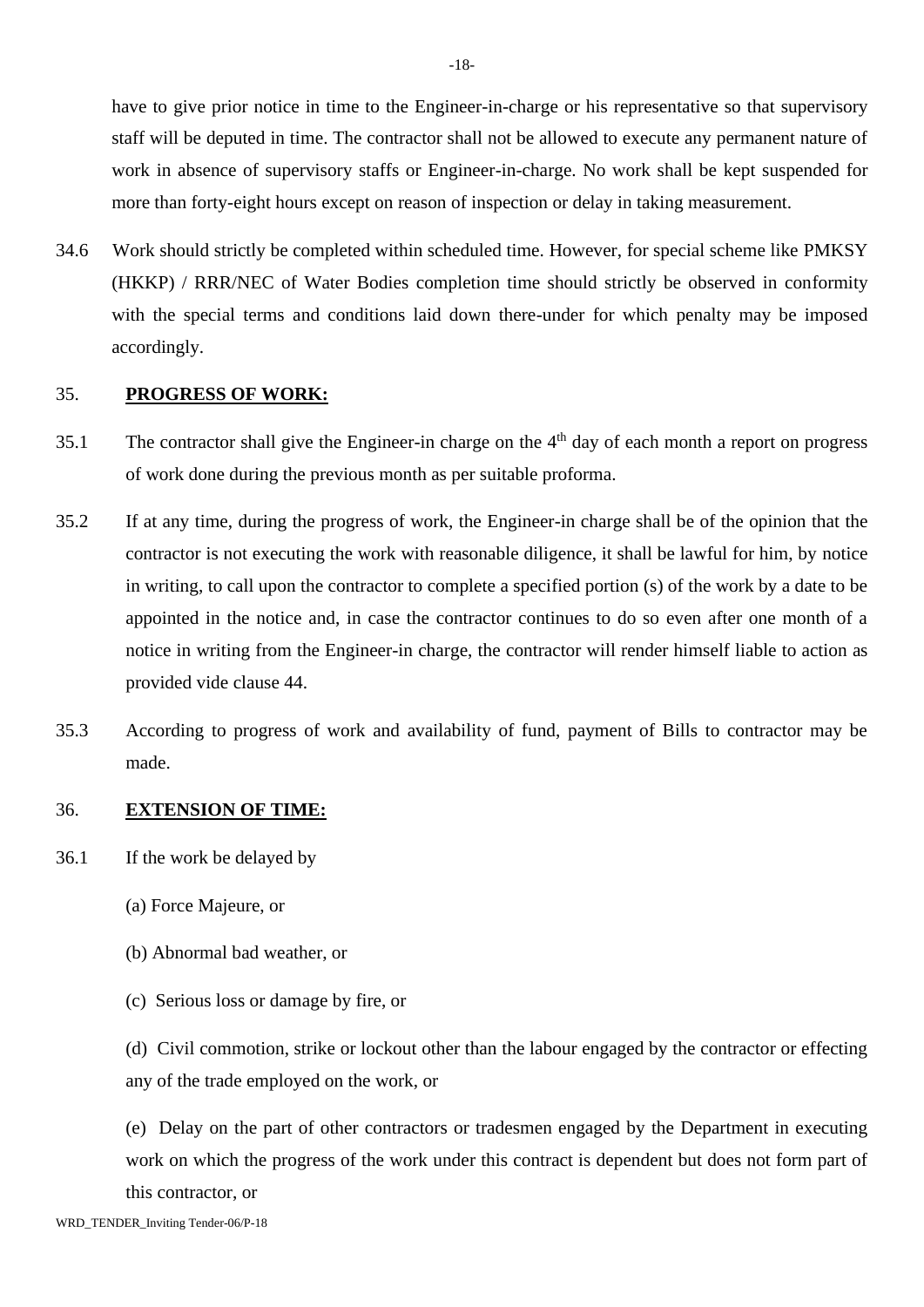(f) Any other cause which in the absolute discretion of the accepting authority is beyond the contractor's control. Then, upon the happening of any such event causing delay, the contractor shall immediately give notice thereof in writing to the Engineer-in charge but shall nevertheless pursue constantly his best endeavours to prevent or make good the delay and shall take all possible steps to the satisfaction of the Engineer-in charge to proceed with the work.

- 36.2 **Intimation of the necessity for extension of time shall be given by the contractor in writing not later than fourteen days of the happening of the event causing delay. The contractor may also, if practicable, indicate in such a letter the period for which extension is desired**.
- 36.3 **In any such case, the accepting authority may give a reasonable extension of time for completion of the works which shall be communicated to the contractor by the Engineer-incharge in writing within three months of the date of receipt of such request by the Engineerin-charge**.
- 36.4 **Formal request for extension of time for a specific period shall be submitted to the Engineerin-charge at least 6 (six) months before the expiry of the contract period. The request for extension of time shall be accompanied with justifiable reasons for the request**.
- 36.5 Extension of time shall also be advisable in the case of temporary suspension of work ordered in writing by the Engineer-in-charge.

## 37 **SUB-LETTING OF CONTRACT**

The contract or any part thereof shall not be assigned or sublet without the prior written approval of the Engineer-in-charge.

### 38. **SETTING OUT OF WORK**

- 38.1 The contractor shall be responsible for the true and proper setting out of the work. He shall be responsible for proper maintenance of all reference pillars, bench marks, statues and other evidences existing in the field required in connection with the setting of work at his own cost till physical completion of all the items of the work or prior to that, if agreed to by Engineer-in charge.
- 38.2 All such bench marks, reference pillars, etc, established by the contractor shall be subjected to check and approval of the Engineer-in-charge or his authorized representatives at all times. Any variation noticed in the work as a result of improper establishment or maintenance of these shall be at the risk and expense of the contractor.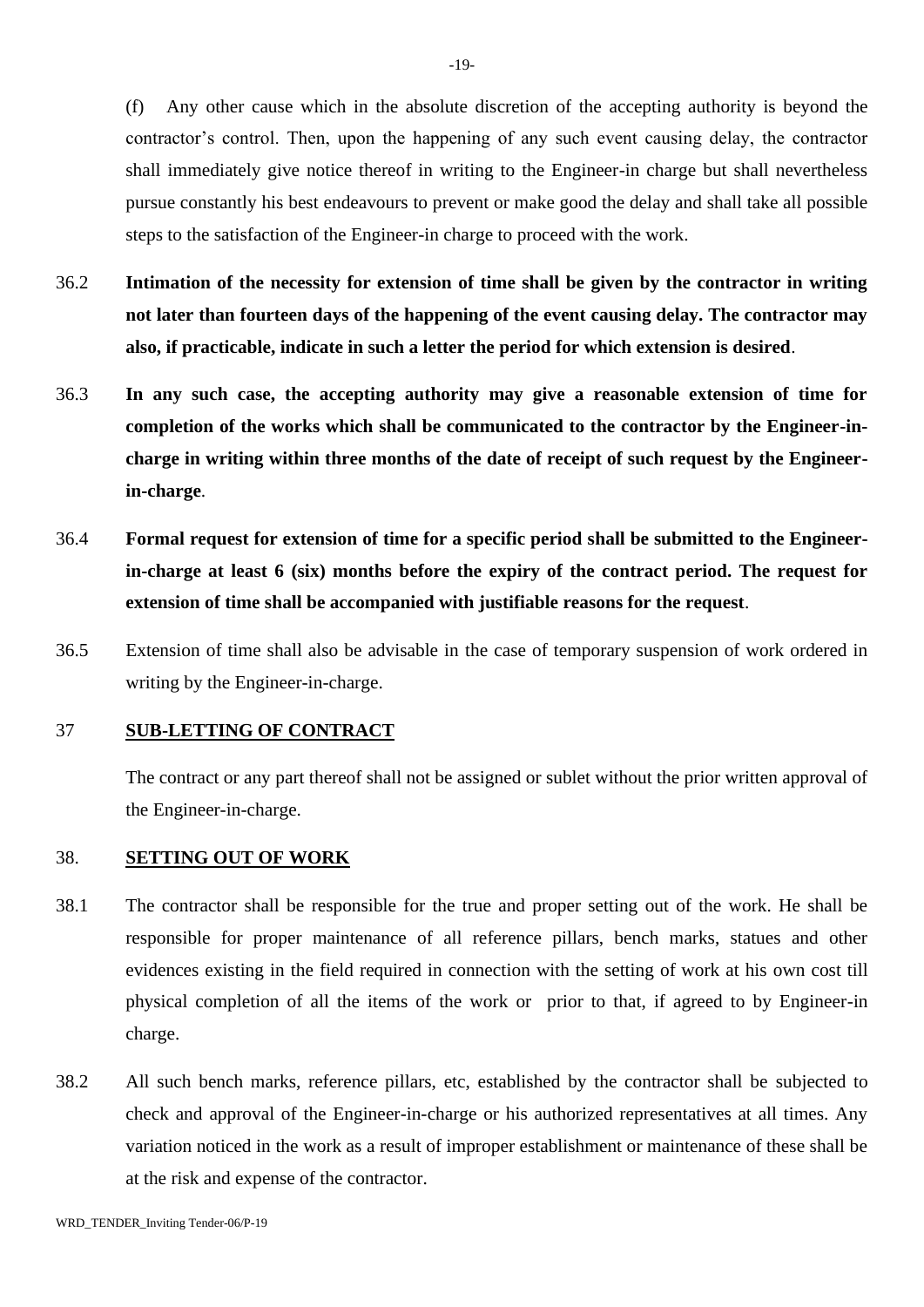#### 39. **INSPECTION OF WORK:**

- 39.1 The contractor shall either himself supervise the execution of the work or shall appoint a competent agent approved by the Engineer-in-charge to act on his behalf. If the contractor fails to appoint suitable agent as directed by the Engineer-in-charge, the latter shall have full power to suspend the execution of the work until such date a suitable agent is appointed and the contractor shall be held responsible for the delay so caused to the work.
- 39.2 The Engineer-in-charge or the Sub-Divisional Officer or the officer in charge is to have at all times access to the works which are to be entirely under his control. Engineer-in-charge shall communicate or confirm his instruction to the contractor in respect of the execution of work in a 'Work Site Order Book' and the contractor or his authorized agent shall confirm receipt of such instruction by signing relevant entries in the book. If required the contractor agent shall be considered to have the same status as if they had given to the contractor himself.
- 39.3 The contractor shall allow inspection of the Registers or others documents by inspecting officers and the Engineer-in-charge or his authorized representatives at any time.
- 39.4 One copy of the approved drawing shall be kept by the contractor at the site and the same shall be at all reasonable times be available for inspections and use by the Engineer-in-charge.
- 39.5 All works shall be subjected to examination and approval by the Engineer-in-charge, no work shall be covered up or put out of view prior to such approval and the contractor shall give due notice to the Engineer-in-charge or his authorized representatives, shall without unreasonable delay, attend for the purpose of examining such works.

### 40. **MEASUREMENT AND RECORD:**

- 40.1 The Engineer-in-charge shall, except as otherwise stated, ascertain and determine by measurement the value of the work done.
- 40.2 He shall, when he requires any parts of the work to be measured, give notice to the contractor's authorized agent or representative who shall forthwith attend or send a qualified authorized agent to assist the Engineer-in-charge's representative in making measurement and shall furnished all particulars required by either of them.
- 40.3 Should the contractor not attend or neglect or refuse to send such agent, then the measurement made by the Engineer-in-charge or representative approved by him shall be taken to be the correct measurement of the work. Measurement taken jointly shall be signed and dated by both parties of each day of measurement. The value of work under additional items if ordered and executed shall be ascertained by measurement.

Measurement taken jointly shall be signed and dated by both parties if each day of measurement. The value of work additional items if ordered and executed shall be ascertained by measurement.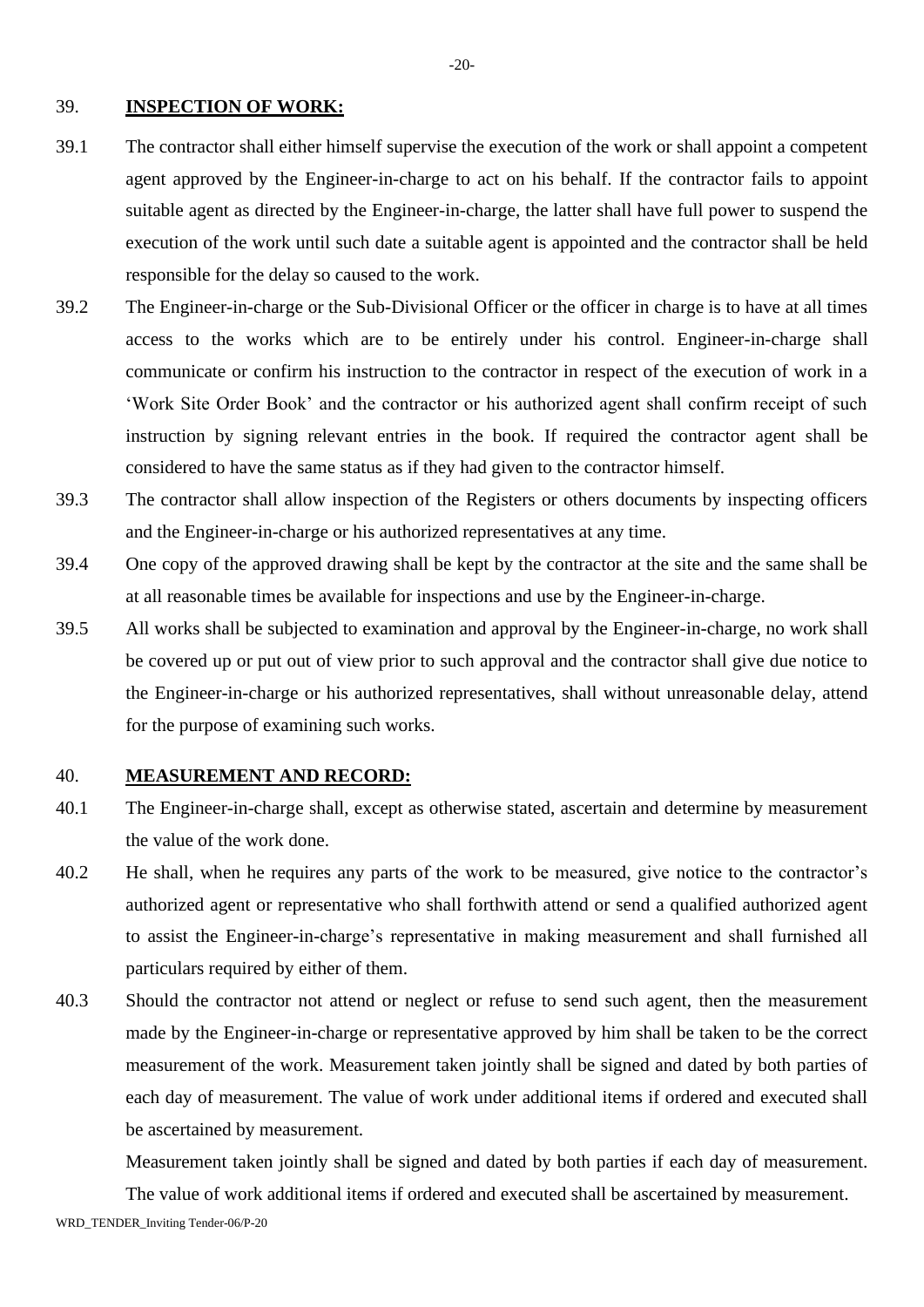#### 41. **DISPUTE:**

 In case of any disputes, questions or differences etc, that may arise shall arise between the parties of the contract, it is to be referred to the Chief Engineer. Water Resources Department, Meghalaya, Shillong, whose decision shall be final, conclusive and binding on the contractor.

#### 42. **FINAL CERTIFICATE:**

- 42.1 Within ten days after the work is completed the contractor shall give notice of such completion to the Engineer-in charge and within thirty days of receipt of such notice, the Engineer-in charge shall inspect the work and if there is no defect in the work, shall furnish the contractor with a certificate indicating the date of completion. However, if there are any defects which in the opinion of the Engineer-in charge do not need reconstruction and can be rectified, he shall give a certificate indicating (a) the date of completion (b) defects to be rectified by the contractor as may require for rectification of defects.
- 42.2 No certificate of completion shall be issued nor shall the work considered to be complete till the site is finally cleared of unused materials, spoils, debris etc (as provided for in clause 42 of these documents), except for such materials and equipments as may be required for rectification of defects.

### 43. **FINAL CLEARANCE OF SITE:**

On completion of works, the contractor shall clear away and remove rubbish from the site including all constructional plants, surplus materials and temporary works of every kind, etc. to the satisfaction of the Engineer-in charge / in location specified by the District Administration.

### 44. **DEFECT LIABILITY:**

- 44.1 The contractor shall be responsible to make good and remedy at his own expense within such a period as may be stipulated by the Engineer-in-charge, any defect which may develop or may be noticed before the expiry of a period of 2 (two) years from the completion and intimation of which shall be sent to the contractor by a letter sent by hand or by registered post.
- 44.2 In the event of the contractor failing to rectify the defect or damage within the period to be notified by the Engineer-in-charge in his notice aforesaid, the Engineer-in-charge may rectify or remove or re-execute the work and or remove and replace with others the materials articles complained of as the case may be by other means at the risk and expense of the contractor.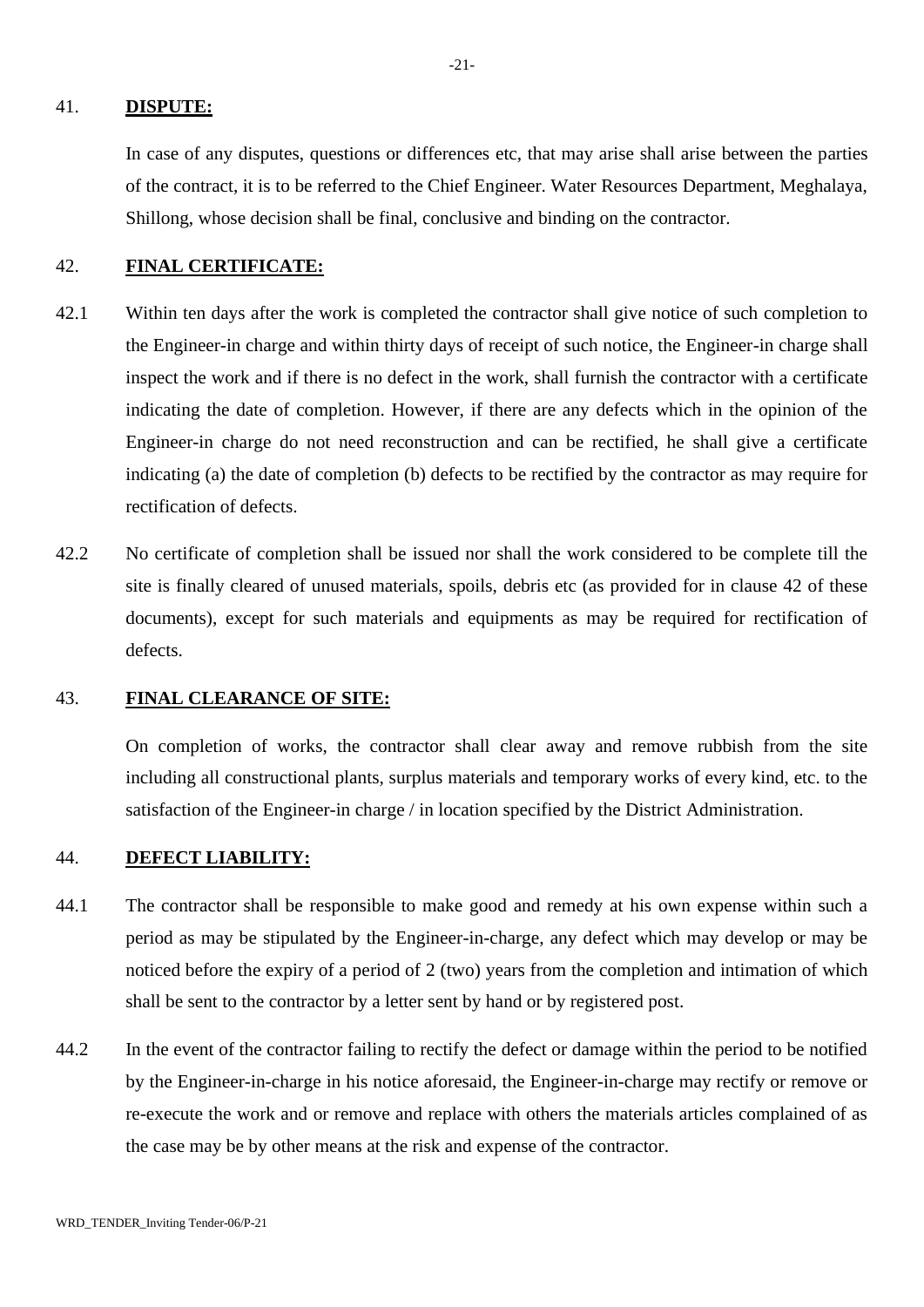44.3 The contractor shall pay liquidated damages at the rate which will be decided by the Engineer in charge if the time allowed for completion of the work is not observed by the contractor. The liquidated damages may be deducted from payment due to contractor. Payment of liquidated damages shall not affect the contractor's liabilities.

## 45. **CANCELLATION OF CONTRACT IN FULL OR IN PART:**

- 45.1 If the contractor fails to complete the work or portion of the work specified within the specified time, the accepting Authority may without prejudice to any other right or remedy which shall have accrued or shall accrued thereafter, by written notice, cancel the contract in whole or in part.
- 45.2 The Accepting Authority shall in such cancellation have powers to:

(a) Take possession of the site and any materials, constructional plants, implements, stores etc. thereon and

- (b) Carry out the incomplete work by any means at the risk and cost of the contractor.
- 45.3 On cancellation of the contract in full or in part, the Engineer-in-charge shall determine what amount if any is recoverable from the contractor for completion of the work and the loss or damage suffered by the Department. In determining this amount, credit shall be given to the contractor for the value of the work executed by him up to the time of cancellation, the value of contractor's materials taken over and incorporated in the work and use of machinery belonging to the contractor.

#### 46. **LABOUR REGULATION**:

- 46.1 The contractor shall employ skilled and experienced labours in sufficient number to maintain the required rate of progress and quality to ensure workmanship of the degree specified in the contract and to the satisfaction of the Engineer-in-charge. In connection with the work, the contractor shall not employ any person who has not completed fourteen years of age.
- 46.2 The contractor shall furnish to the Engineer-in-charge forth-nightly distribution return of the number and description by the trades of work in which people are employed on the work.
- 46.3 Contractor shall not employ labour or staff of doubtful integrity. If anti-state or anti-social elements are employed by the contractor, his contract will be cancelled and no claim whatsoever will be entertained for any losses or damages.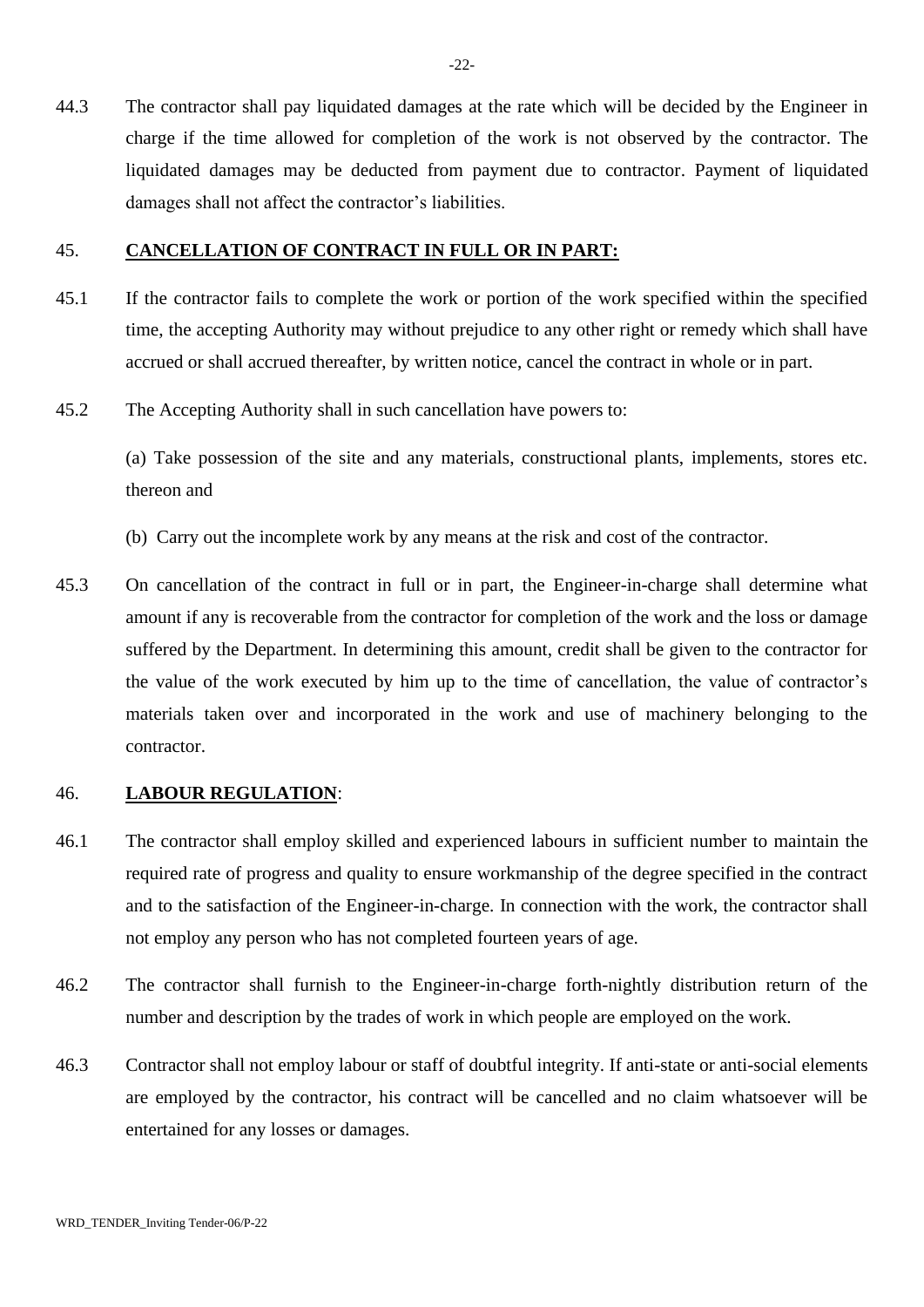- 46.4 For the purpose of all labour laws, the contractor shall be deemed as "Employer" in respect of the labours employed by him for the contract work. The Department shall not take any liabilities whatsoever in this respect.
- 46.5 The contractor shall pay to the labourers employed by him adequate wages and shall be as per the Rules and Regulations framed by the Department/Government from time to time. The register of work men and Register of Wage-Cum-Muster Roll shall be maintained and kept at the work site or near to it as possible.
- 46.6 The contractor shall see that sufficient numbers of technically qualified men are always at the site of the work during working hours personally checking all the items for the work and paying extra attention to the specification and quality of work. For this purpose the tenderers should mention their own technical qualification and experience in the tender as credentials.
- 46.7 The contractor shall maintain proper record of labour employed by him and shall submit fortnightly returns to the Engineer in charge.
- 46.8 (a) 1% labour cess shall be deducted from each running and final bills

(b) To furnish either a copy of applicable license/ registration or proof of applying for obtaining labour license, registration with EPFO, ESIC & BOCW registration.

(c) To register the labourers with the Meghalaya Building & Other Construction Workers' Welfare Board.

(d) The contractor shall, at all stages of work, deploy skilled/semi skilled tradesmen who are qualified and possess certificate in particular trade from CPWD Training Institute/Industrial Training Institute/National Institute of construction Management and Research (NICMAR)/ National Academy of Construction, GIDC or any similar reputed and recognized Institute managed/ certified by State/Central Government. The number of such qualified tradesmen shall not be less than 20% of total skilled/semi skilled workers required in each trade at any stage of work. The contractor shall submit number of man days required in respect of each trade, its scheduling and the list of qualified tradesmen along with requisite certificate from recognized Institute to Engineer in charge for approval.

(e) On the received of the pre-work order, contractor must register themselves with the Labour Commissioner, Meghalaya for the building and other construction workers (Regulation of employment and condition of service Act 1996)  $\&$  a certificate should be produced without which final work order will not be issued.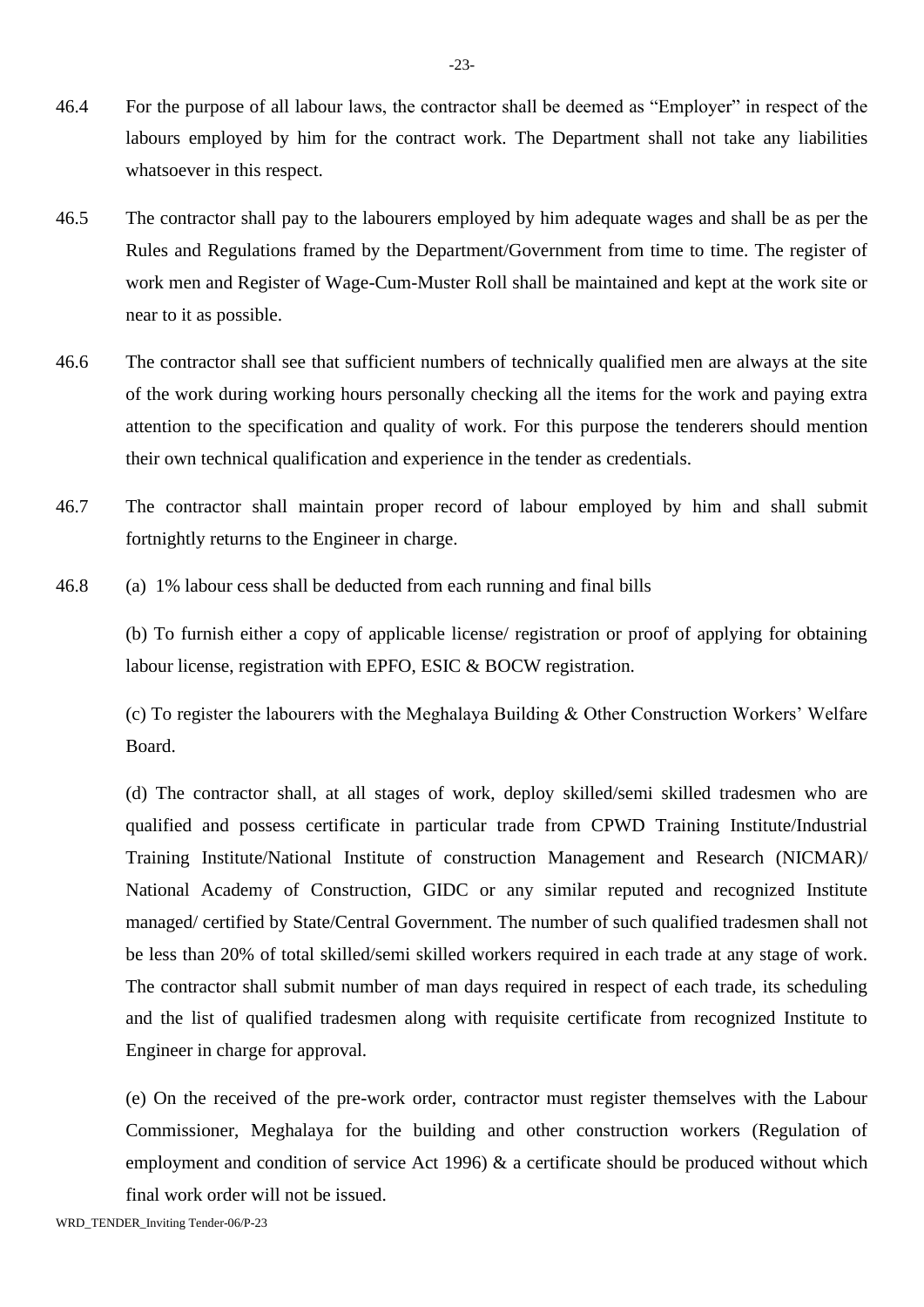#### 47. **MATERIALS SOURCES**:-

- 47.1 Quarry for stone, sand, earth etc. has to be ascertained from the site and approved by the Engineerin-charge.
- 47.2 The tenderers shall make their own independent investigations into the availability as well as suitability of the various materials required for construction.
- 47.3 No claim whatsoever in respect of 46.2 above will be admissible for any extra leads etc. Materials conforming to specifications shall have to be brought from all leads.
- 47.4 **Payment of Forest Royalty on minor minerals such as stone, sand, earth etc. will be recovered from the contractor's bill. The rates of royalty shall be as per prevailing rates.** However, recovery of Forest Royalty will be exempted from those contractors who can show that they have already paid the forest royalty at the time of purchase from the dealers/quarry owners and, on such proof, with relevant voucher clearly indicating that forest royalty has been paid, no deduction shall be made.

#### 48. **SPECIFICATION OF THE WORK:**

- 48.1 All works shall be carried out as per specifications specified in the approved drawings.
- 48.2 Necessary chowkidars shall be provided by the contractor for guarding the machineries etc at the site of work. If any obstruction to road communications, sufficient red lights as night caution to the drivers of moving vehicles to be provided by the contractors at their own cost. If any accident takes place, the contractor will solely be responsible.
- 48.3 Materials used for the work should satisfy all the necessary test as per I.S. specifications.

 **Smti. A.S.Lyngdoh Chief Engineer (WR) Meghalaya, Shillong**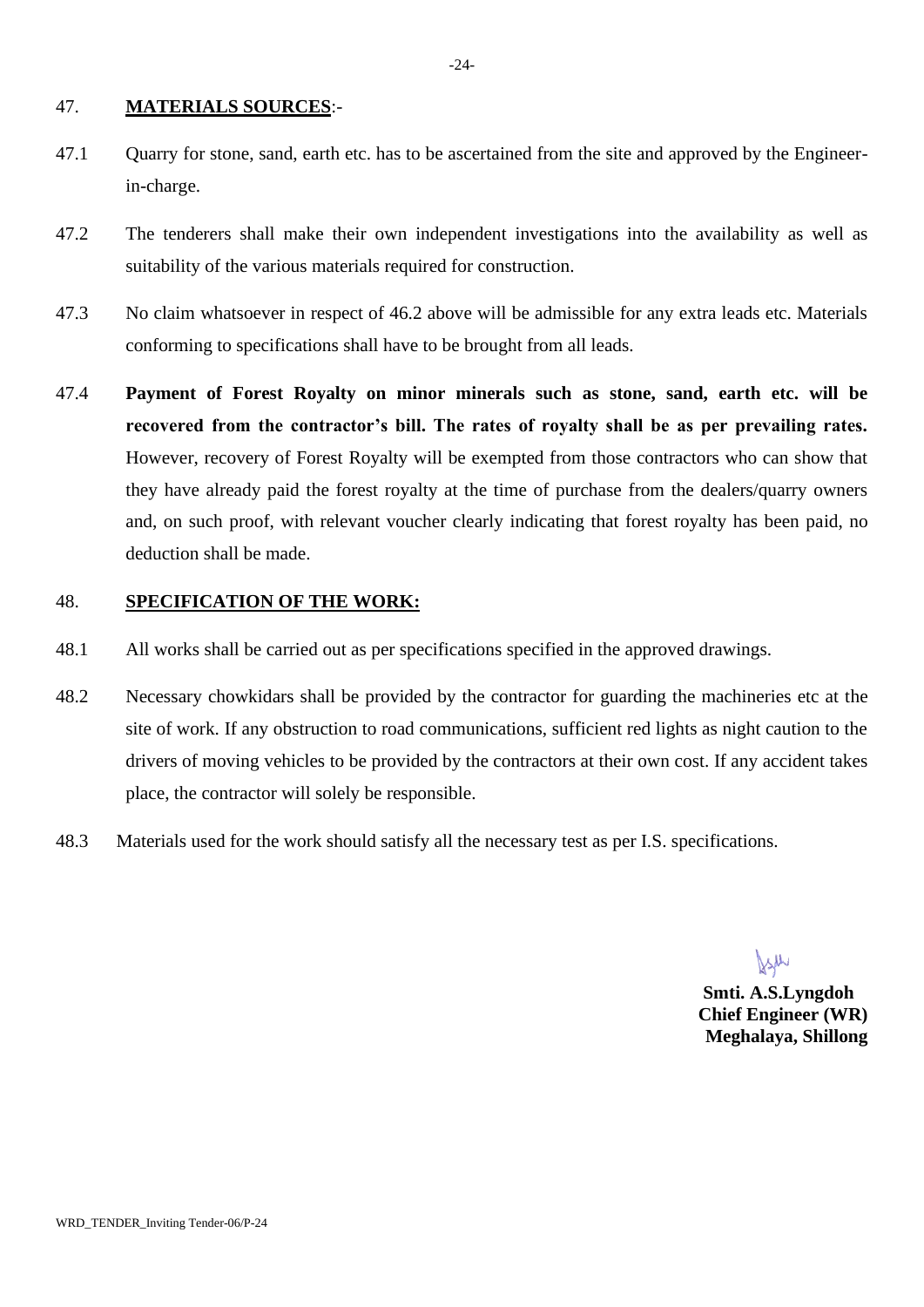#### **GENERAL INFORMATION**

*All firm and contractors applying for pre-qualification are requested to complete the information in this form.*

1. Name of firm/contractor\_\_\_\_\_\_\_\_\_\_\_\_\_\_\_\_\_\_\_\_\_\_\_\_\_\_\_\_\_\_\_\_\_\_\_\_\_\_\_\_\_\_\_\_\_\_\_\_\_\_ 2. Head office address: - \_\_\_\_\_\_\_\_\_\_\_\_\_\_\_\_\_\_\_\_\_\_\_\_\_\_\_\_\_\_\_\_Pin Code:-\_\_\_\_\_\_\_\_\_\_\_\_\_\_\_\_\_ 3. Telephone (Land Line): -\_\_\_\_\_\_\_\_\_\_\_\_\_\_\_\_Cell: -\_\_\_\_\_\_\_\_\_\_\_\_\_\_\_ 4. Fax: -\_\_\_\_\_\_\_\_\_\_\_\_\_\_\_\_\_\_\_\_\_\_\_\_\_\_\_\_\_\_\_\_\_\_\_\_\_\_\_\_\_\_\_\_\_\_\_\_\_\_\_\_\_\_\_\_\_\_\_\_\_\_\_\_\_ 5. Place of incorporation Registration: -6. Years of incorporation Registration: -7. Registration Number: -\_\_\_\_\_\_\_\_\_\_\_\_\_\_\_\_\_\_\_\_\_\_\_\_\_\_\_\_\_\_\_\_\_\_\_\_\_\_\_\_\_\_\_\_\_\_\_\_\_\_\_ 8. Organization with which the Applicant is Registered: - \_\_\_\_\_\_\_\_\_\_\_\_\_\_\_\_\_\_\_\_\_\_\_\_\_\_\_\_\_\_\_\_\_\_\_\_\_\_\_\_\_\_\_\_\_\_\_\_\_\_\_ 9. Whether SC/ST (to enclose certificate). **Note**: (i) Enclose attested copy of Registration Certificate (ii) Enclose attested copy of photograph of the Applicant

**Signature**

 **Full Name**: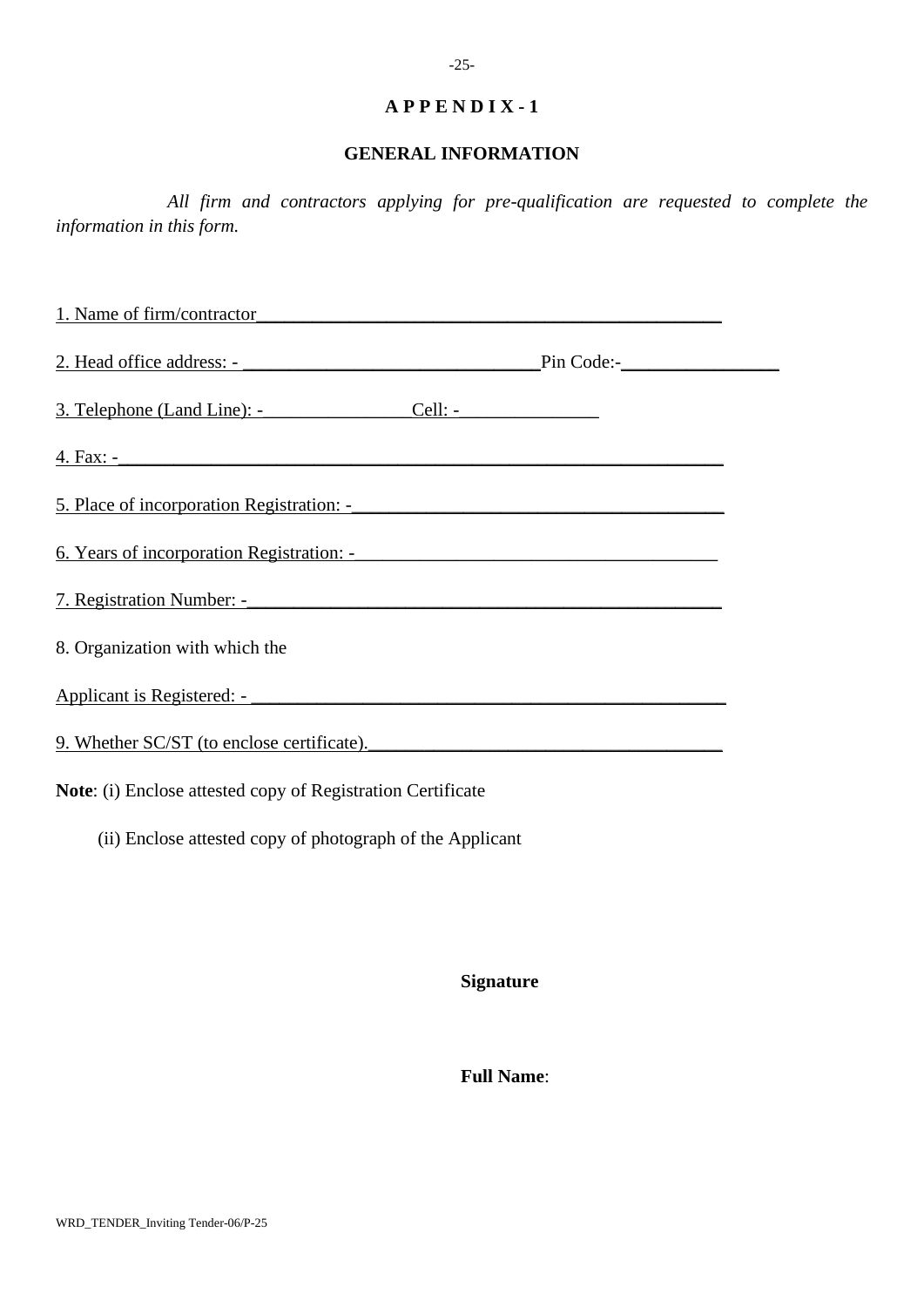## **STRUCTURE AND ORGANIZATION**

- 1. The applicant is
	- (a) an individual
	- (b) a proprietary firm
	- (c) a firm in partner-ship
	- (d) a Limited Company or Corporation
- 2. Attach the Organization Chart showing the structure of Organization, including the name

of the Director and position of others.

3. Number of years of experience (a) as a Prime Contractor (contractor

shouldering Major responsibility)

- (i) in own Country
- (ii) Other Countries specify country)
- 4. How many years has your organization been in business of similar work?
- 5. Has any work been withdrawn from you? (If yes, give details and reason thereof)
- 6. Have you ever left the work awarded to you in-complete? (If so, give name of Project and reason for not completing work)
- 7. Have you sublet any work at any time? (If yes, specify the work and extent of subletting)

**Note**: Enclose certified copy of your constitution

**Signature**

 **Full Name**: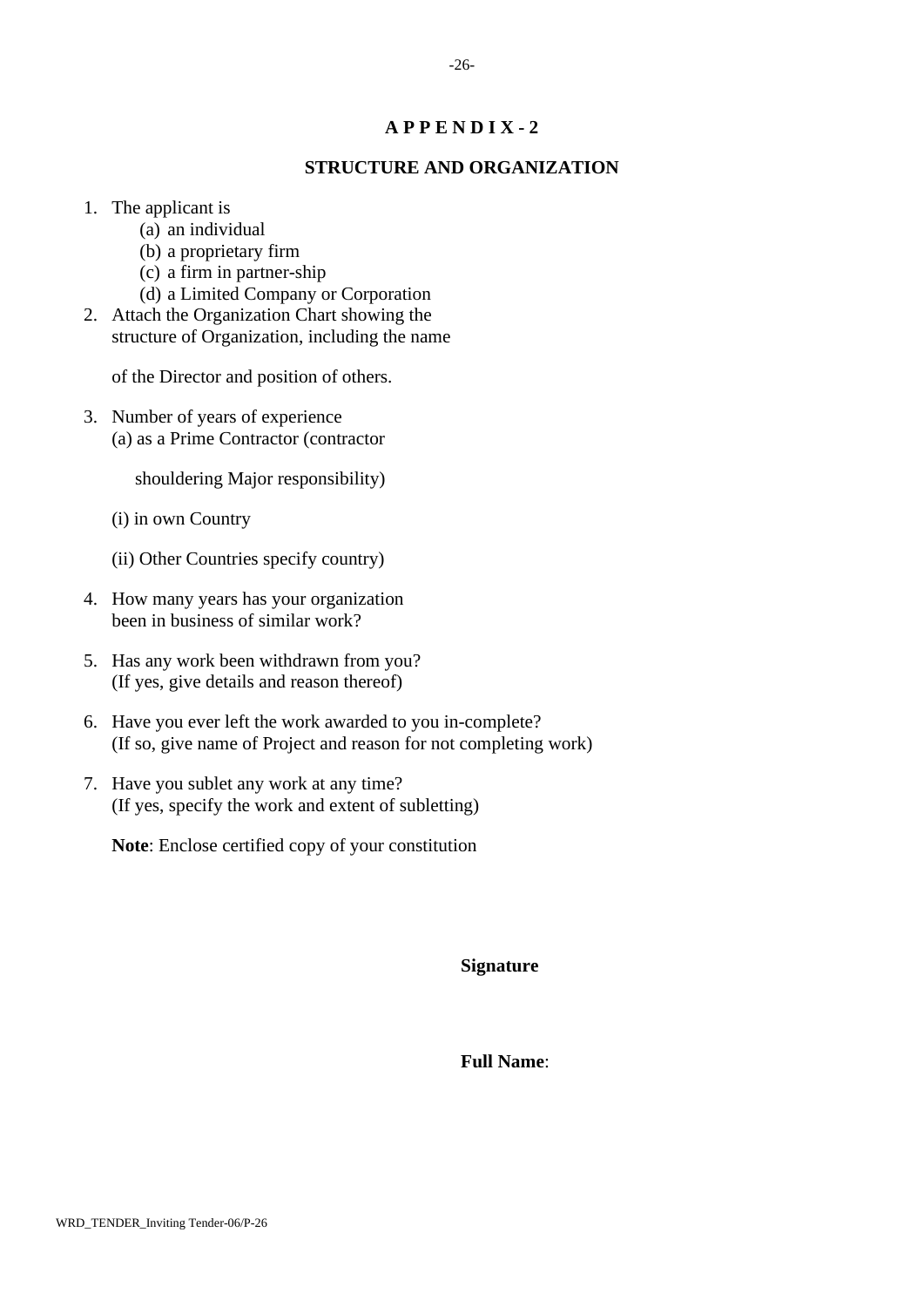## **GENERAL EXPERIENCE**

All applicants & individual firms are requested to complete this form. The information supplied should be annual turnover of the applicant in terms of the accounts billed to clients for each year, for work in progress or completed.

**Annual Turn-over (Construction work only)**

\_\_\_\_\_\_\_\_\_\_\_\_\_\_\_\_\_\_\_\_\_\_\_\_\_\_\_\_\_\_\_\_\_\_\_\_\_\_\_\_\_\_\_\_\_\_\_\_\_\_\_\_\_\_\_\_\_\_\_\_\_\_\_\_\_\_\_\_\_\_\_\_

Name of Applicant: - \_\_\_\_\_\_\_\_\_\_\_\_\_\_\_\_\_\_\_\_\_\_\_\_\_\_\_\_\_\_\_\_\_\_\_\_\_\_\_\_\_\_\_\_\_\_

| SI. | Year    | <b>Completed works</b> | <b>Works in progress</b> | <b>Working</b>          |
|-----|---------|------------------------|--------------------------|-------------------------|
| No. |         | (Rupees)               | (Rupees)                 | <b>Capital (Rupees)</b> |
| 1.  | 2017-18 |                        |                          |                         |
| 2.  | 2018-19 |                        |                          |                         |
| 3.  | 2019-20 |                        |                          |                         |
| 4.  | 2020-21 |                        |                          |                         |
| 5.  | 2021-22 |                        |                          |                         |

**Note**: Supporting papers such as audited reports, balance sheets, income tax returns, and experience certificates from an officer not below the rank of the Executive Engineer, shall be enclosed.

*This sheet is to be detached and filled up and signed by chartered Accountant and submit alongwith the balance sheets.*

**Signature of the Contractor.**

**Full Name:** 

Seal of the CA Office. Signature of CA.

WRD\_TENDER\_Inviting Tender-06/P-27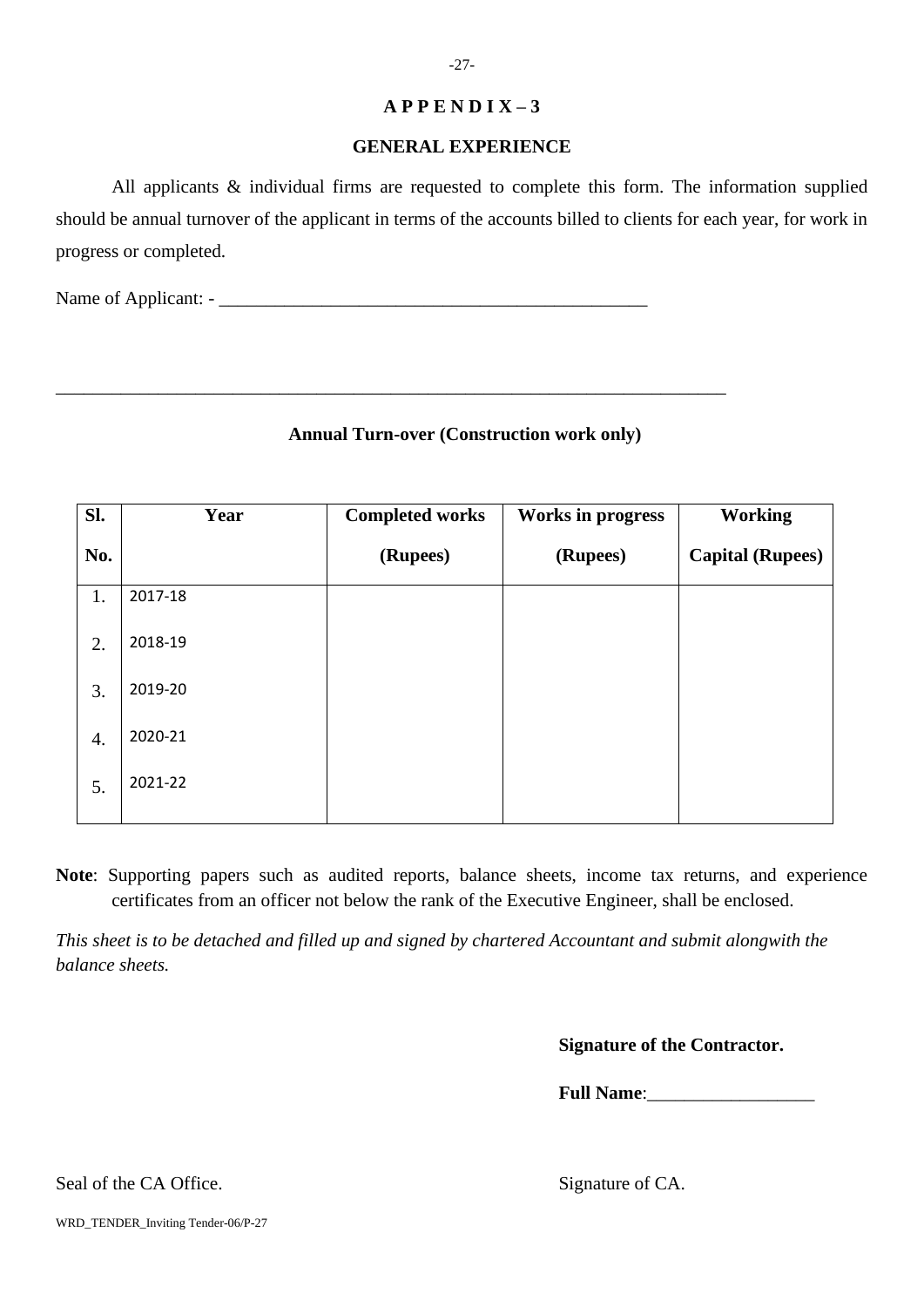#### **DETAILS OF EXPERIENCE IN \_ \_ \_ \_ \_ \_ \_ \_ \_ \_ \_ \_ \_ \_ \_ \_ \_ \_ \_ (Details of Works During Last Five Years)**

| Sl. | <b>Name of work</b> | Name        | /olume of | Nature of | <b>Value</b> | <b>Time of</b> | Date of | <b>Date</b>   | <b>Bill amount</b> | Reasons |
|-----|---------------------|-------------|-----------|-----------|--------------|----------------|---------|---------------|--------------------|---------|
| No  |                     | of employer | work      | work      | of the work  | completion     | award   | of completion | (Rs. In            | 0ľ      |
|     |                     | and address |           |           |              | as per         |         |               | lakhs)             | delay.  |
|     |                     |             |           |           |              | agreement      |         |               |                    | if any  |
|     |                     |             |           |           |              |                |         |               |                    |         |

**Signature of Applicant:**

**Full Name \_\_\_\_\_\_\_\_\_\_\_\_\_\_\_\_\_\_\_\_\_\_\_\_\_\_\_\_\_\_\_**

**Note**: Additional sheets may be enclosed.

WRD\_TENDER\_Inviting Tender-06/P-28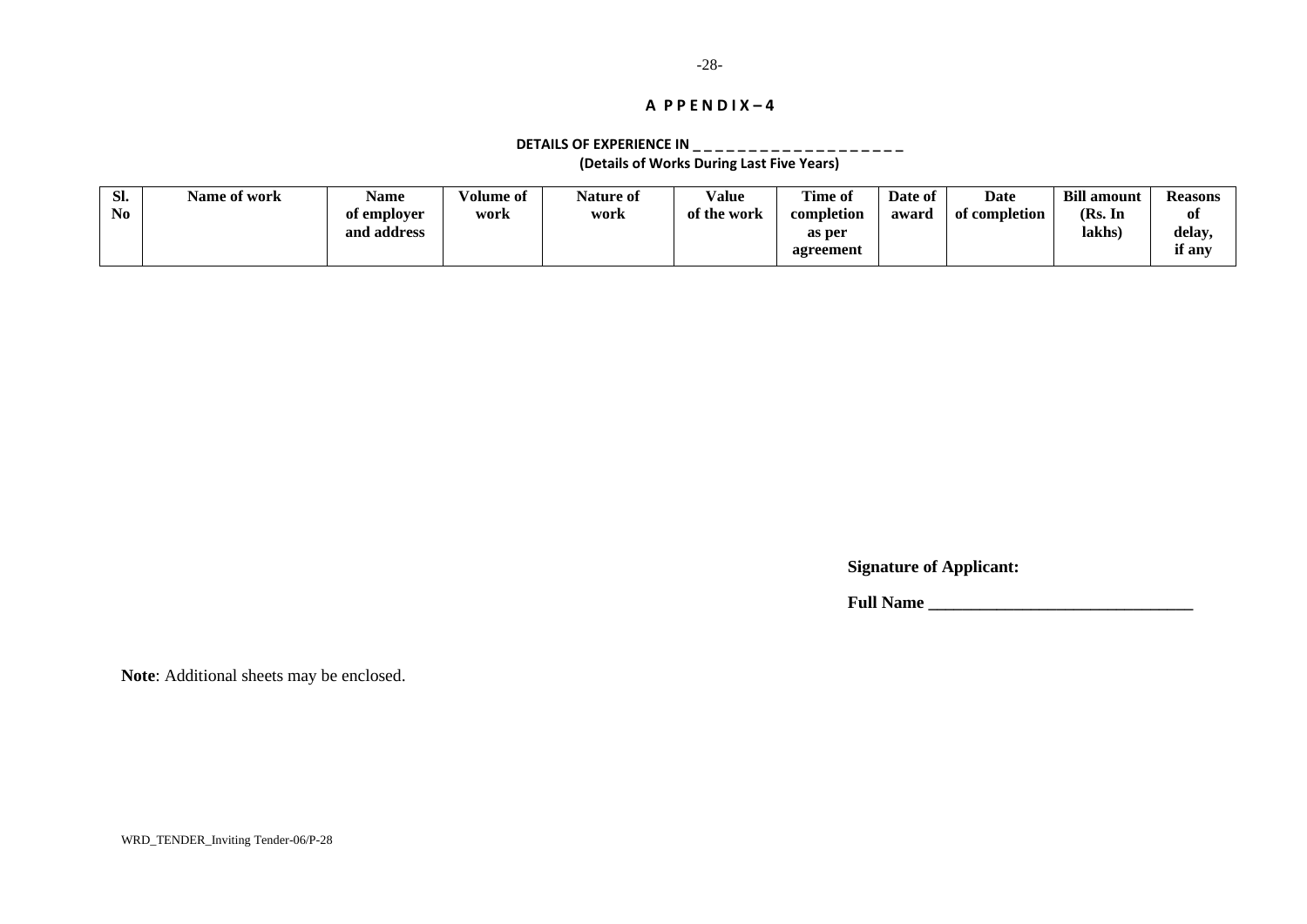## **SUMMARY SHEET: CURRENT CONTRACT COMMITMENTS/WORKS IN PROGRESS**

Applicants should provide information on their current commitments on all contracts that have been awarded or for which a letter of intent or acceptance has been received, or contracts approaching completion, but for which full completion certificate has yet to be issued.

| SI.No. | <b>Name of Contractor</b> | <b>Name of Client</b> | <b>Contract Value</b> | <b>Stipulated date</b><br>of completion | <b>Bill already</b><br>paid (Rs. in | <b>Value of</b><br>Outstanding | <b>Estimated</b><br>completion |
|--------|---------------------------|-----------------------|-----------------------|-----------------------------------------|-------------------------------------|--------------------------------|--------------------------------|
|        |                           |                       |                       |                                         | lakhs)                              | work                           | date                           |
|        |                           |                       |                       |                                         |                                     |                                |                                |
|        |                           |                       |                       |                                         |                                     |                                |                                |
|        |                           |                       |                       |                                         |                                     |                                |                                |
|        |                           |                       |                       |                                         |                                     |                                |                                |
|        |                           |                       |                       |                                         |                                     |                                |                                |
|        |                           |                       |                       |                                         |                                     |                                |                                |
|        |                           |                       |                       |                                         |                                     |                                |                                |
|        |                           |                       |                       |                                         |                                     |                                |                                |
|        |                           |                       |                       |                                         |                                     |                                |                                |
|        |                           |                       |                       |                                         |                                     |                                |                                |
|        |                           |                       |                       |                                         |                                     |                                |                                |
|        |                           |                       |                       |                                         |                                     |                                |                                |
|        |                           |                       |                       |                                         |                                     |                                |                                |
|        |                           |                       |                       |                                         |                                     |                                |                                |
|        |                           |                       |                       |                                         |                                     |                                |                                |
|        |                           |                       |                       |                                         |                                     |                                |                                |
|        |                           |                       |                       |                                         |                                     |                                |                                |

Name of Applicant: -

**Signature of Applicant:**

**Full Name** 

Note: Additional sheets may be enclosed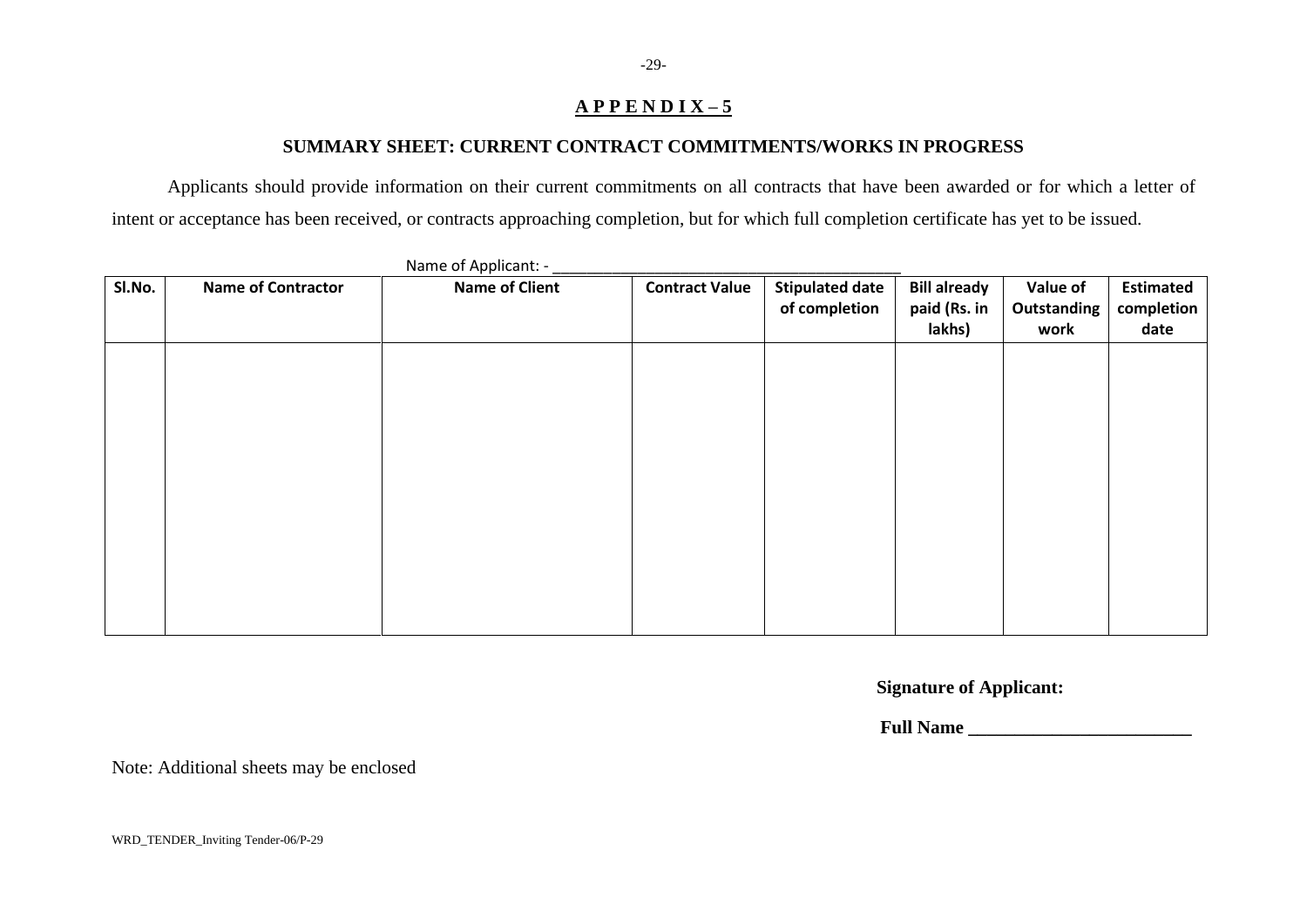## **PERSONNEL IN THE EMPLOYMENT OF THE TENDERER**

| Sl.              |                        | <b>Personnel</b> | <b>Minimum</b> | <b>Minimum</b> | <b>Name</b> | Qualification | <b>Experience</b> |
|------------------|------------------------|------------------|----------------|----------------|-------------|---------------|-------------------|
| No.              |                        |                  | Qualification  | Requirement    |             |               |                   |
|                  |                        |                  | required       | (numbers)      |             |               |                   |
| 1.               | Project Manager        |                  | Degree Holder  |                |             |               |                   |
|                  |                        |                  | 3 years Exp.   |                |             |               |                   |
| 2.               | Site Engineer          |                  | B.E.Civil-3    |                |             |               |                   |
|                  |                        |                  | years Exp.*    |                |             |               |                   |
| 3.               | <b>Quality Control</b> |                  | Dip. Civil 5   |                |             |               |                   |
|                  | Personnel              |                  | years Exp.*    |                |             |               |                   |
|                  |                        |                  |                |                |             |               |                   |
| $\overline{4}$ . | No. of                 | Skilled          |                |                |             |               |                   |
|                  | Labourers              |                  |                |                |             |               |                   |
|                  |                        | Unskilled        |                |                |             |               |                   |

\* Contractor has to furnish undertakings from the technical personnel proposed to be engaged along with their attested technical qualification and experience certificates.

The tenderer should also furnish the number of labourers both skilled and unskilled employed by the tenderer

**Signature of Applicant: Full Name** \_\_\_\_\_\_\_\_\_\_\_\_\_\_\_\_\_\_\_\_

-30-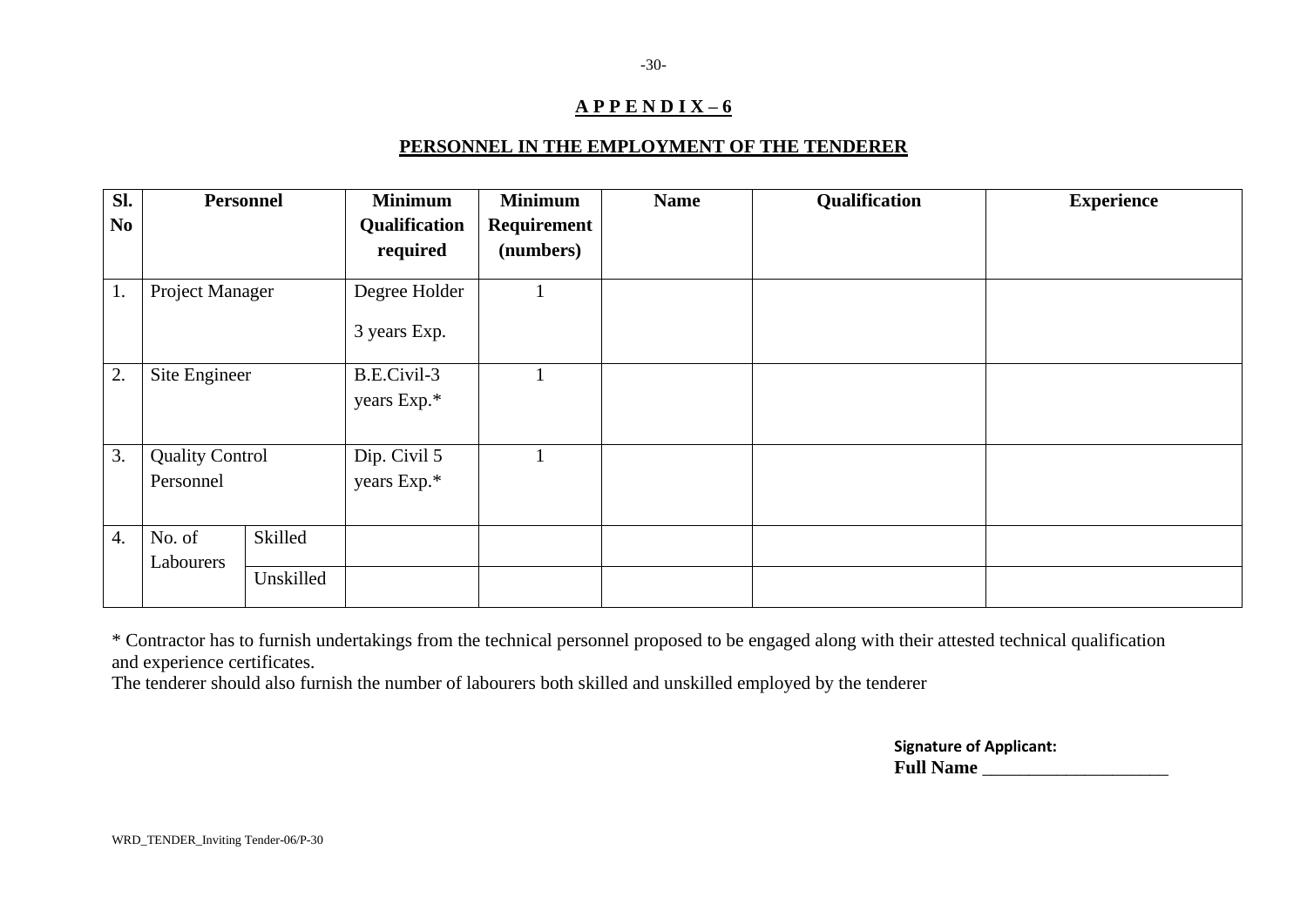## **APPEDNDIX – 7**

# **FINANCIAL STATEMENT:-**

(For Joint Venture Consortium, the Statement is to be given separately for each partner)

- 1. Name of firm
- 2. Capital
- (a) Authorized:
- (b) Issued and paid up:
- 3. Attach audited balance sheets and profit and loss statement for the past three years
- 4. Financial position:

(Exact amount in Rupees to be stated)

- (a) Cash
- (b) Current Assets
- (c) Current Liabilities
- (d) Working Capital
- (e) Net Worth
- 5. Total Liabilities
- (a) Current ratio: Current Assets to current liabilities
- (b) Acid test ratio: Cash, temporary investment held in lieu of cash and current receipt to current liabilities.
- (c) Total liability to net work
- Note: Information asked against each item to be carefully filled in Mere reference to balance sheet concerning above points is not acceptable.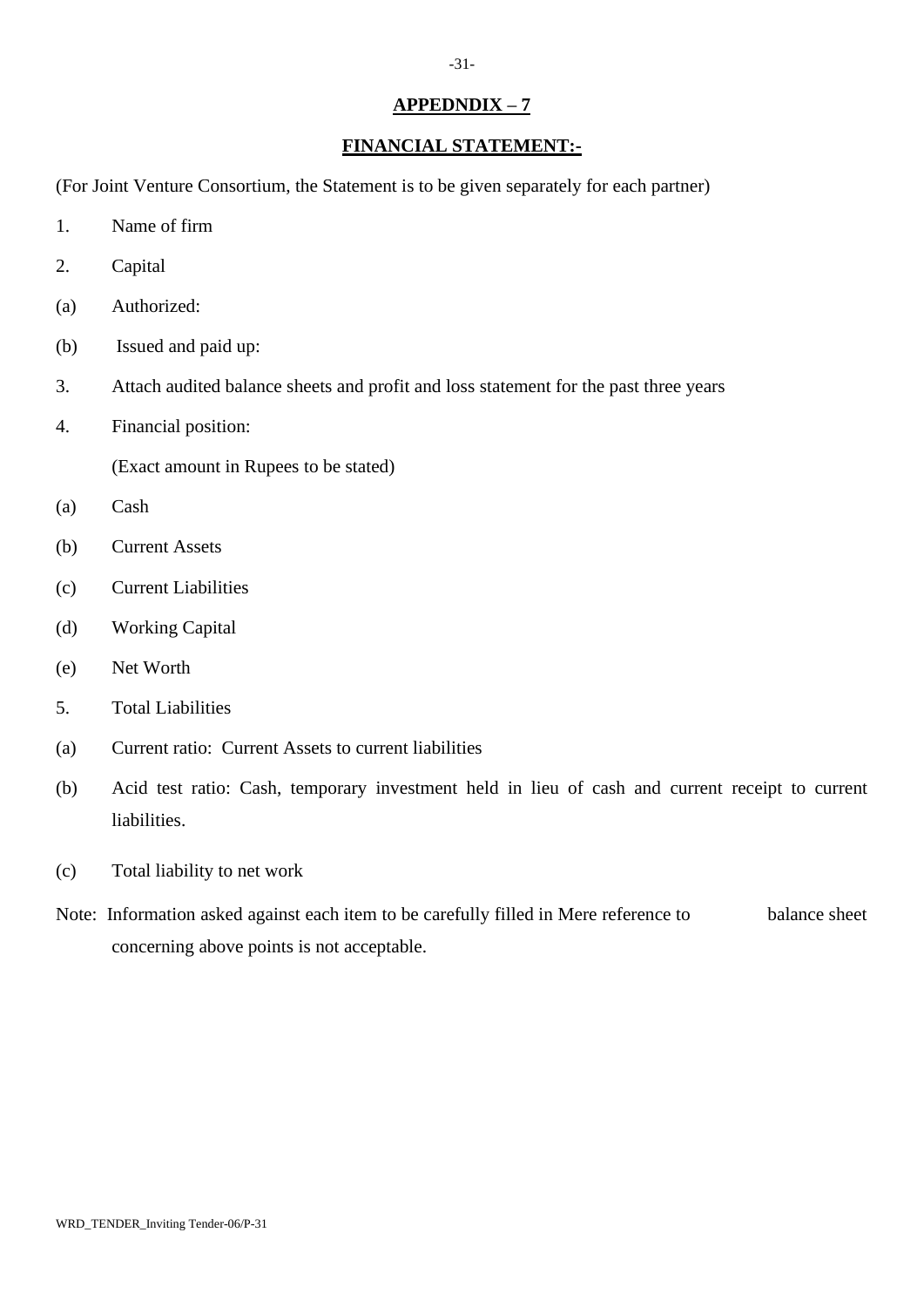## **APPENDIX – 7 (Continued)**

6. Annual value of construction works undertaken for each of the last five years and projected for current years:-

| Year          | Current | One year<br>before | Two years<br>before | Three years<br>before | <b>Four years</b><br>before | <b>Five years</b><br><b>Before</b> |
|---------------|---------|--------------------|---------------------|-----------------------|-----------------------------|------------------------------------|
| Home          |         |                    |                     |                       |                             |                                    |
| <b>Abroad</b> |         |                    |                     |                       |                             |                                    |

- 7. Net profit before tax.
	- (a) Current period
	- (b) During the last financial year
	- (c) During each of the four previous financial year

The profit and loss statement have been certify through by

- 8. Applicant's financial arrangements for the proposed work (exact amount in Rupees to be mentioned).
	- (a) Own Resource : Rs
	- (b) Bank Credits : Rs
	- (c) Other (Specify) : Rs
- 9. Certificate of financial soundness from Bankers of applicants together with their full addresses:
- 10. Approximate value of work in hand: Rs.
- 11. Value of anticipated order for next financial year

Home:

Abroad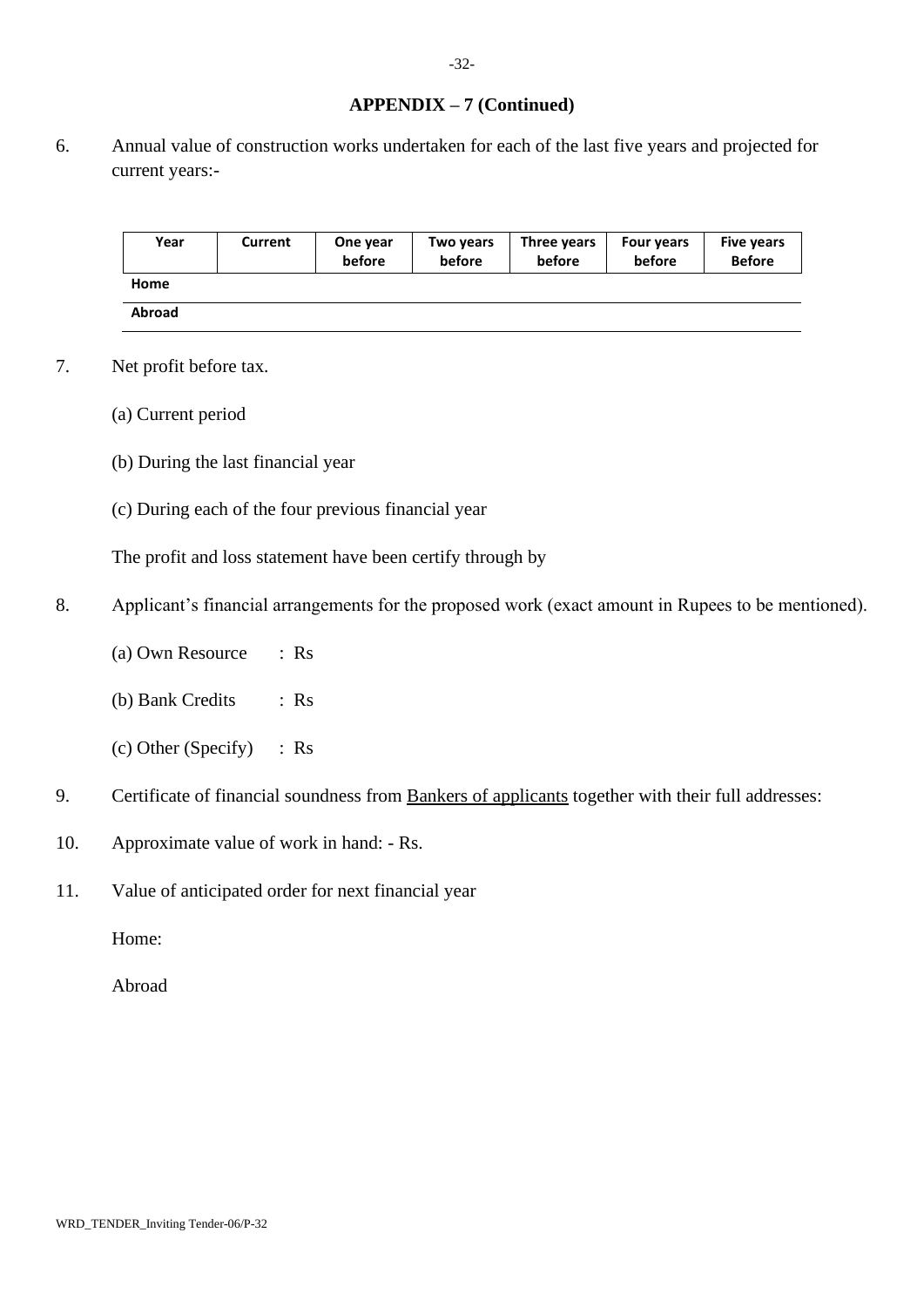# **A P P E N D I X – 7(A)**

# **ABSTRACT OF BALANCE SHEETS TO BE GIVEN BY CHARTERED ACCOUNTANT ALONGWITH THE BALANCE SHEETS**

| <b>Sl. No.</b>   | Year    | <b>Annual Turnover</b> | <b>Working Capital</b> |
|------------------|---------|------------------------|------------------------|
| 1.               | 2017-18 |                        |                        |
| 2.               | 2018-19 |                        |                        |
| 3.               | 2019-20 |                        |                        |
| $\overline{4}$ . | 2020-21 |                        |                        |
| 5.               | 2021-22 |                        |                        |

NB: This sheet is to be detached and filled up and signed by Chartered Accountant and submit alongwith the balance sheets.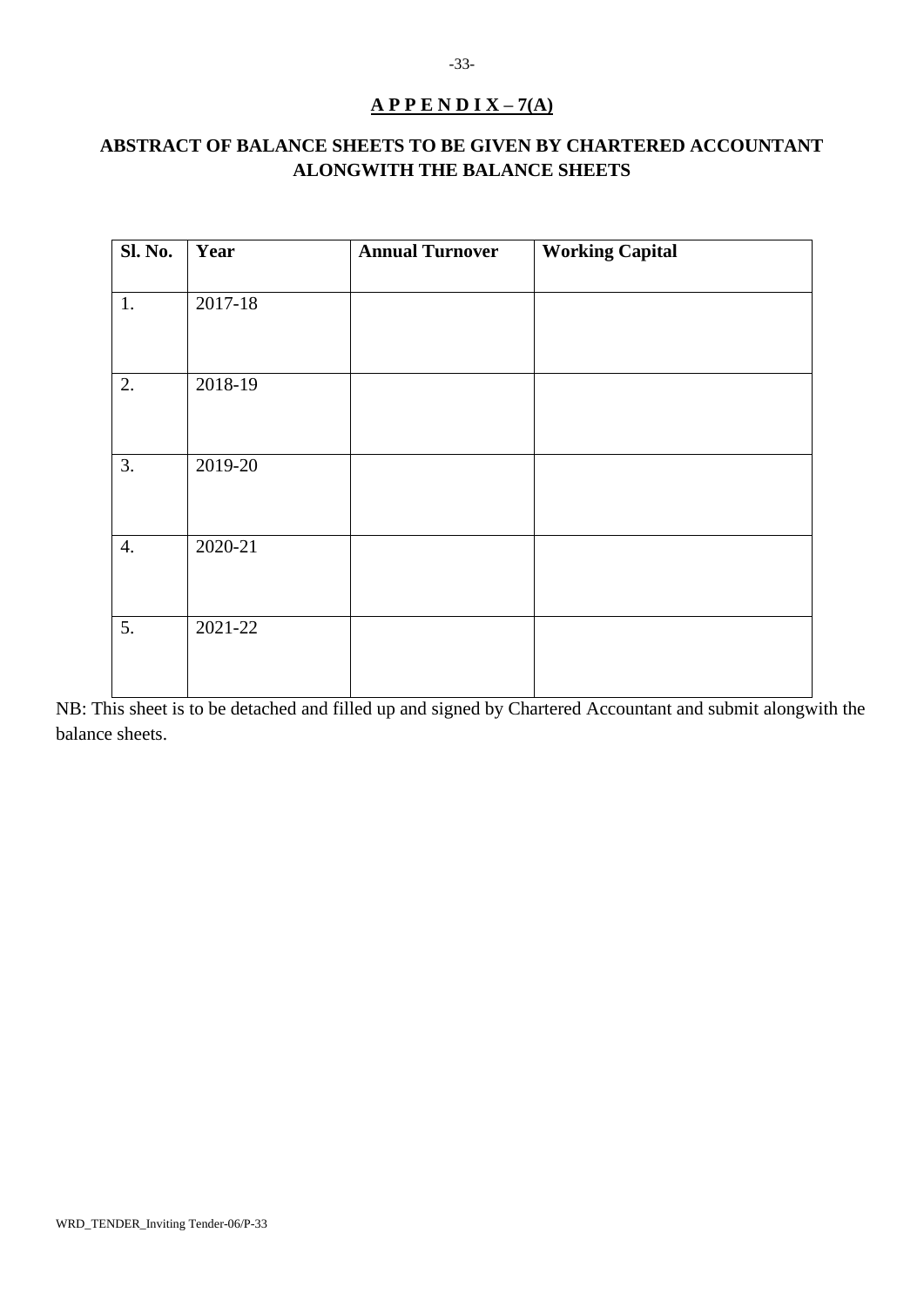## **LITIGATION**

## **LITIGATION HISTORY:**

Applicants should provide information in any history of litigation or arbitration resulting from contracts executed or currently under execution

- - - - - - - - - - - - - - - - - - - - - - - - - - - - - - - - - - - - - - - - - - - - - - - - - - - - - - - - - - - - - - Name of Applicant: - - - - - - - - - - - - - - - - - - - - - - - - - - - - - - - - - - - - - - - - - - - - - - - - - - - - - - - - - - - - - - -

| Year | Award for or | Name of Client     | Dispute amount    | Actual awarded |
|------|--------------|--------------------|-------------------|----------------|
|      | against the  | cause a litigation | (current value in | amount in      |
|      | applicant    | and matter in      | Indian Rs.)       | Indian Rs.     |
|      | dispute      |                    |                   |                |
|      |              |                    |                   |                |

\_\_\_\_\_\_\_\_\_\_\_\_\_\_\_\_\_\_\_\_\_\_\_\_\_\_\_\_\_\_\_\_\_\_\_\_\_\_\_\_\_\_\_\_\_\_\_\_\_\_\_\_\_\_\_\_\_\_\_\_\_\_\_\_\_\_\_\_\_\_\_\_

**Signature**

Name in full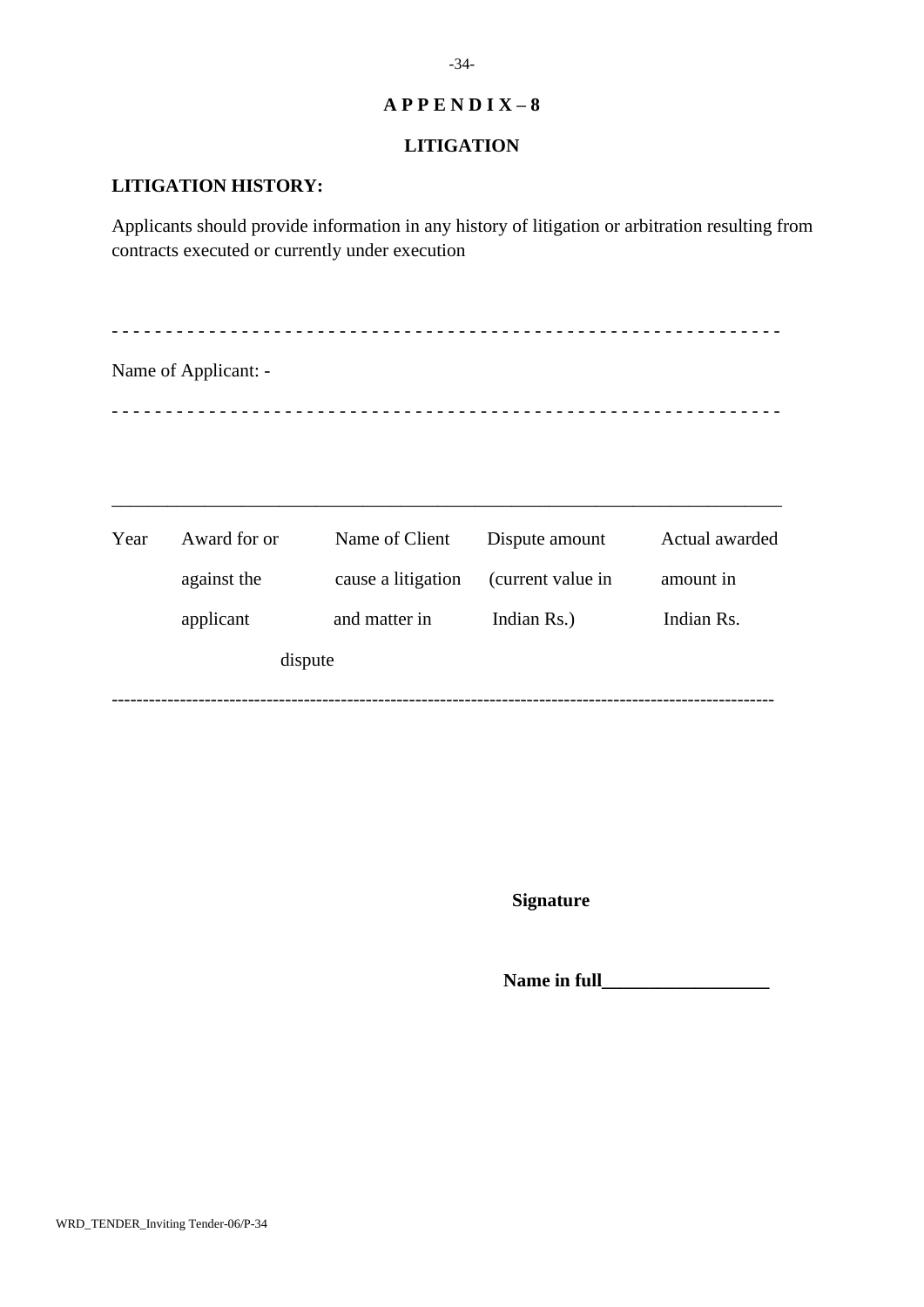## **A P P E N D I X – 8 (Continued)**

# **INFORMATION REGARDING CURRENT LITIGATION, DEBARRING/EXPELLING OF TENDERER OR ABANDONMENT OF WORK BY TENDERER**

| 1. (a) Does the Applicant or its constituent                |        |
|-------------------------------------------------------------|--------|
| partners have a consistent history of                       |        |
| litigation awarded against him?                             | Yes/No |
| (b) If yes, give details:                                   |        |
| 2. (a) Has any work awarded to the Applicant                |        |
| been subsequently withdrawn by any                          |        |
| agency in India?                                            | Yes/No |
| (b) If yes, give details:                                   |        |
| 3. (a) Has the Applicant or any of its constituent          |        |
| partners abandoned any contract work in India?              | Yes/No |
| (b) If yes, give details:                                   |        |
| 4. (a) Has the Applicant or any of its constituent partners |        |
| been declared bankrupt during the last 5 years?             | Yes/No |
|                                                             |        |

- (b) If yes, give details:
- Note: If any information in this schedule is found to be incorrect or concealed prequalification application will be summarily rejected.

## **Signature**

Name in full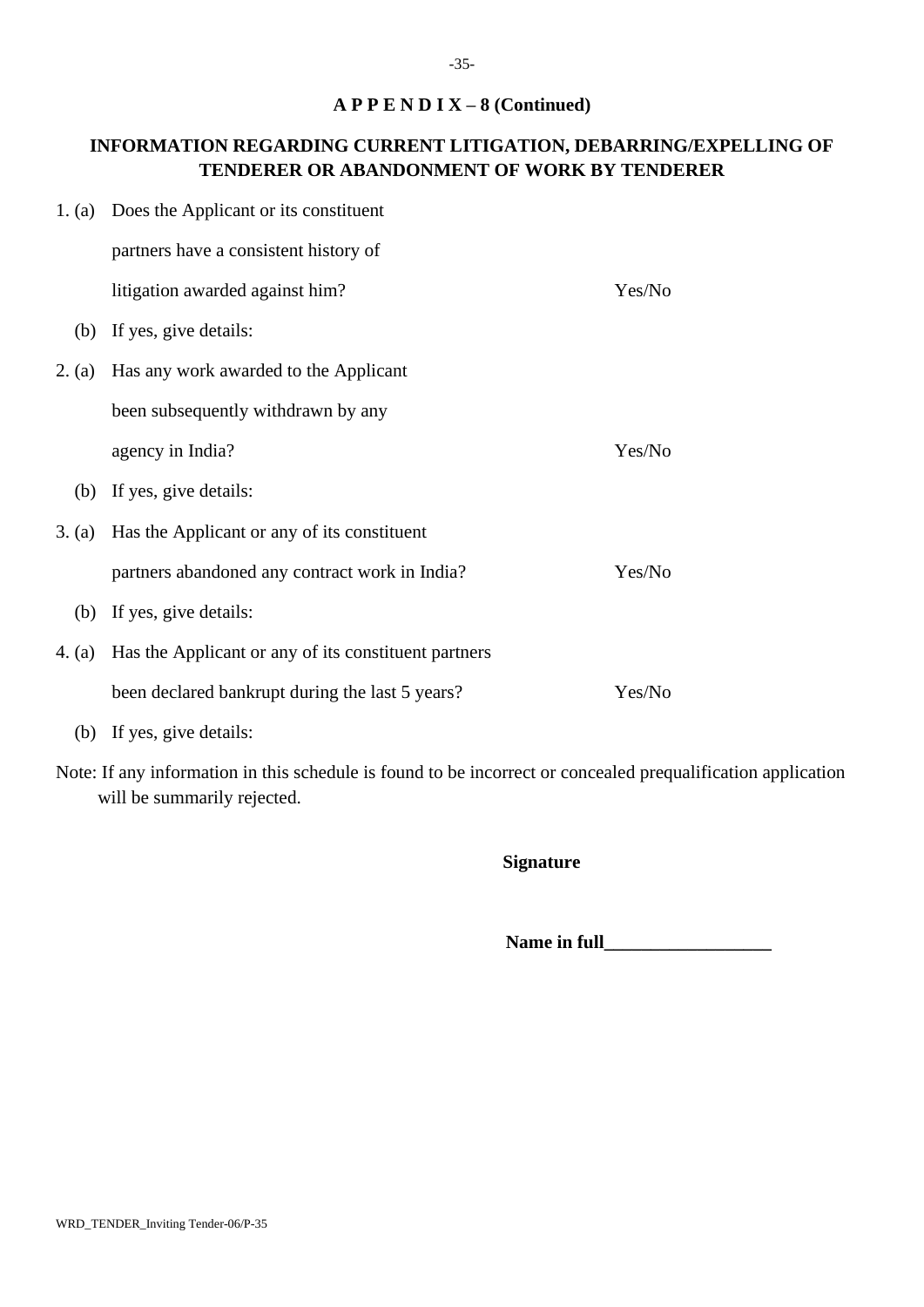#### **CERTIFICATE**

This is to certify that I have read the Terms and Conditions of the Detailed Tender Notice issued by the Water Resources Department Vide No. \_\_\_\_\_\_\_\_\_\_\_\_\_\_\_\_\_\_\_\_\_\_\_\_\_\_\_\_\_\_\_\_\_\_Dt\_\_\_\_\_\_\_\_\_\_\_\_\_\_\_ and I have quoted my rates taking into consideration the recovery rates of stock materials as per current issue rate of the Division and the terms and conditions as at page…… to …..of the above Detailed Tender Notice.

This is also to certify that I have also taken into consideration the Forest Royalty and minor minerals.

| Witness |      |
|---------|------|
|         |      |
|         |      |
|         |      |
|         |      |
| Date    | Date |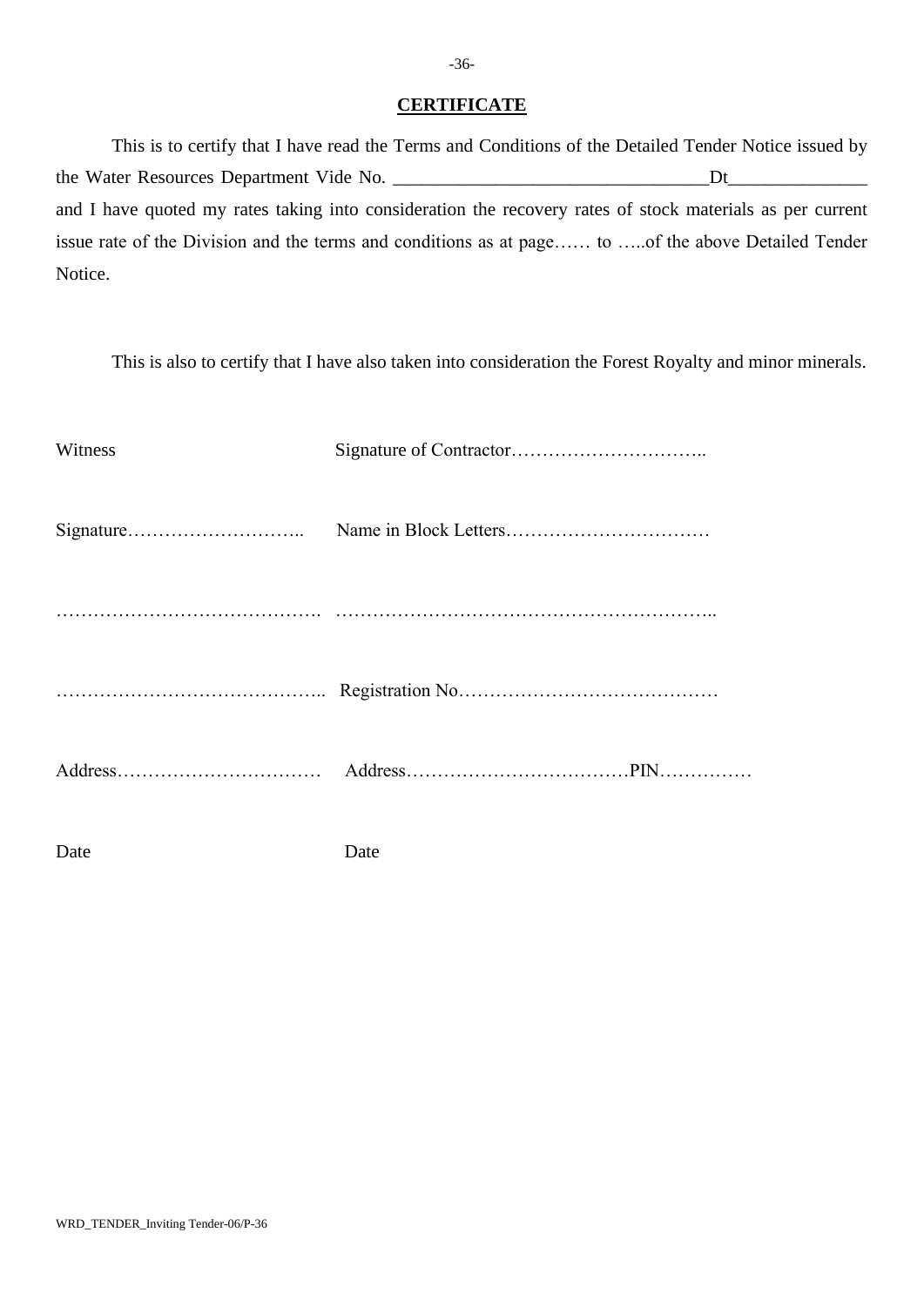## **UNDERTAKING FORM\_A**

I do here by declare that the work will be done by myself and also declare that the signature in all pages of the tender papers are signed by me.

Full name of contractor\_\_\_\_\_\_\_\_\_\_\_\_\_\_\_\_\_\_\_\_\_\_\_\_\_\_\_\_\_

Full address \_\_\_\_\_\_\_\_\_\_\_\_\_\_\_\_\_\_\_\_\_\_\_\_\_\_\_\_\_\_\_\_\_\_\_\_\_

PIN \_\_\_\_\_\_\_\_\_\_\_\_\_\_\_\_\_\_\_\_\_\_\_\_\_\_\_\_\_\_\_\_\_\_\_\_\_

Registration No: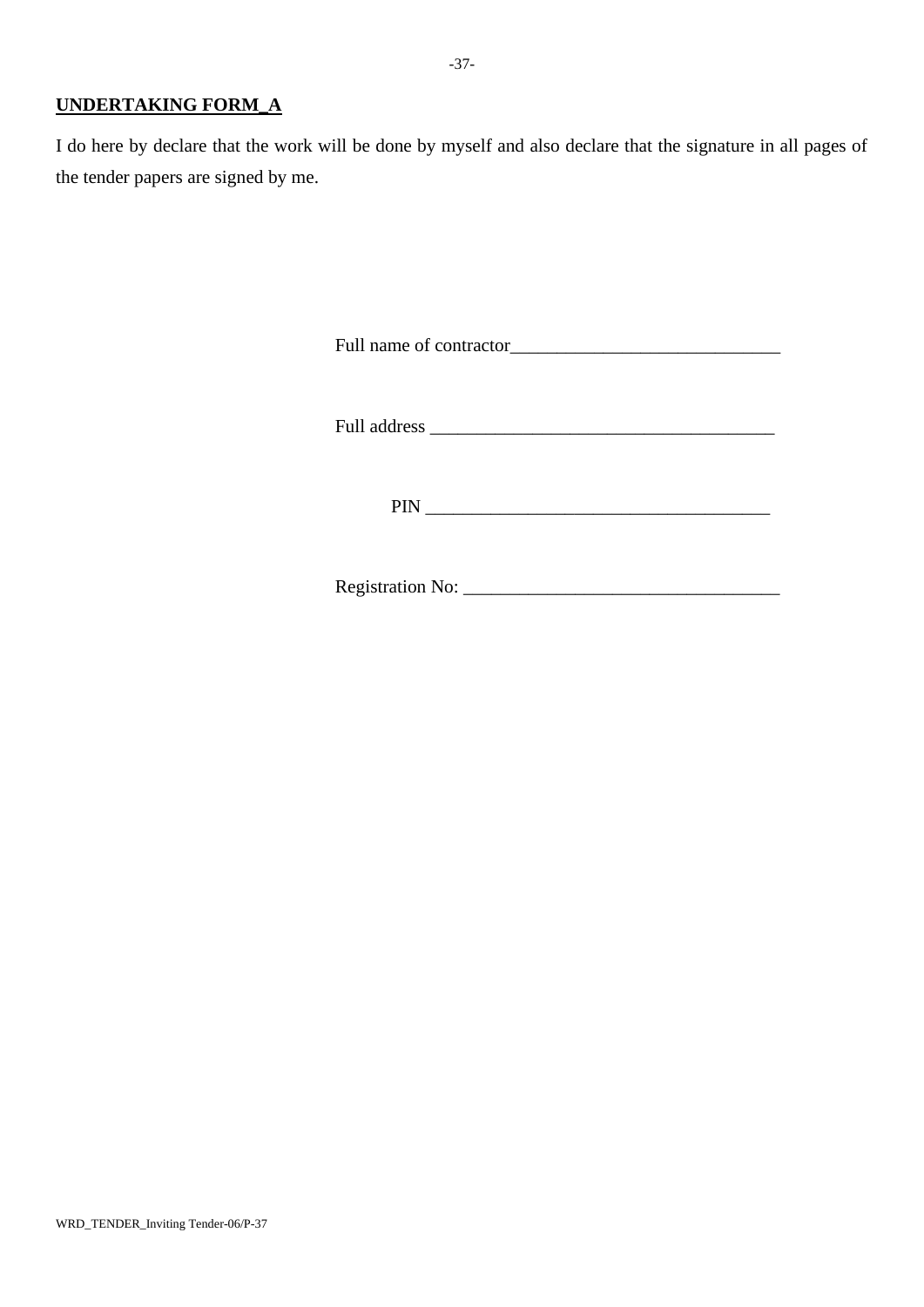**Tender Documents for Sealed cover "B"**

**NAME OF WORK:**

## **DETAIL**

| <b>GROUP No.</b> | <b>ITEMS OF</b> | <b>ESTIMATED</b> | <b>REMARKS</b> |
|------------------|-----------------|------------------|----------------|
|                  | <b>WORK</b>     | <b>AMOUNT</b>    |                |
|                  |                 |                  |                |
|                  |                 | 3                | Δ              |

**Contractor's Signature**